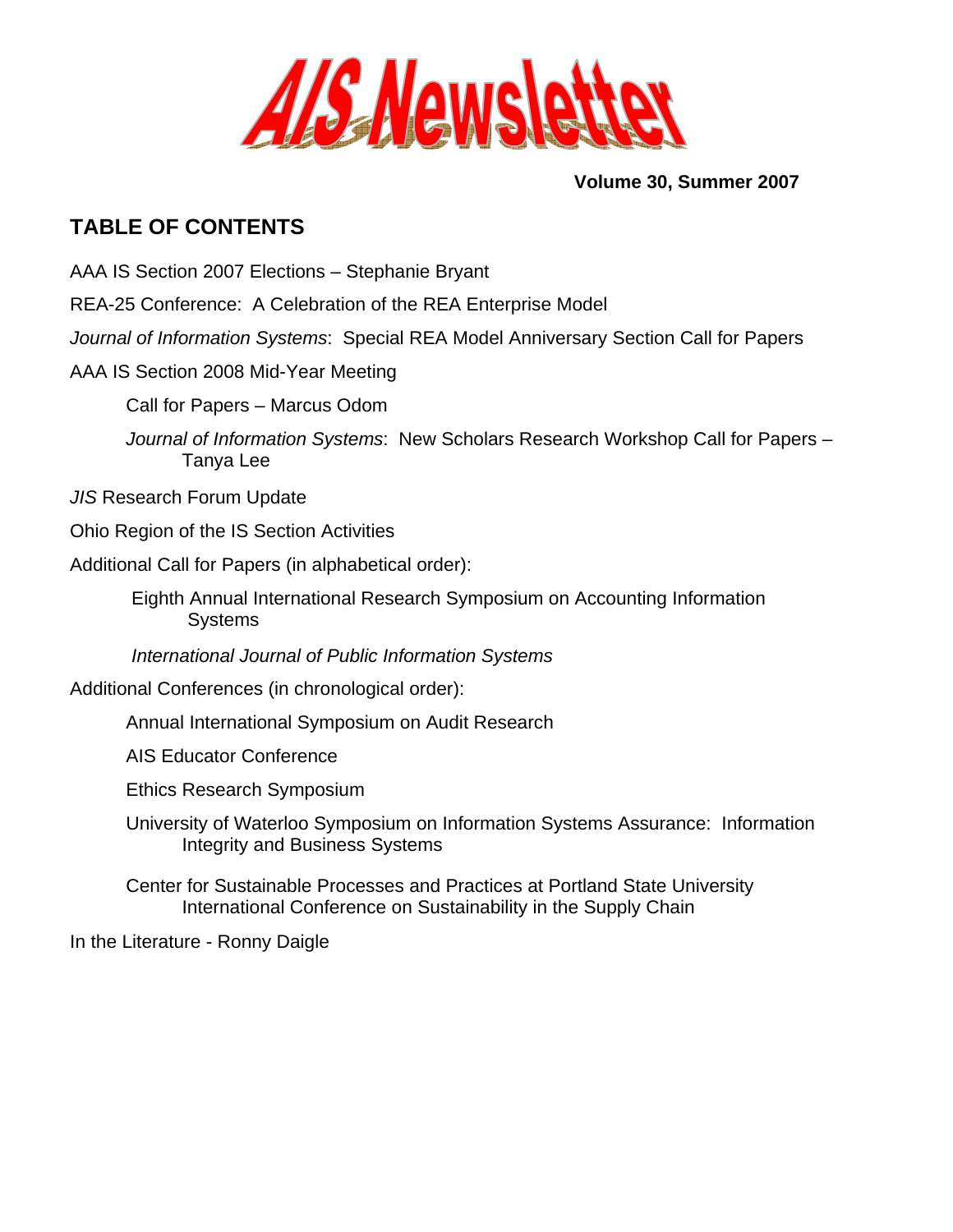## <span id="page-1-0"></span>**[AAA IS Section 2007 Elections – Stephanie Bryant \(Chair, Nominations Committee\)](#page-0-0)**

The following slate of officers was affirmed during the Spring 2007 Election:

President Bruce Dehning President-elect **Elaine Mauldin** Past President National Scott Summers Secretary **Ronny Daigle** Ronny Daigle Treasurer Mary Curtis Member at Large Ashley Burrowes Member at Large Carlin Dowling Research & Publications, elected Faye Borthick

Thank you for casting your vote!

## **REA-25 Conference: A Celebration of the REA Enterprise Model**

**When**: June 13-15, 2007 **Where:** Newark, DE **Website:** <http://www.aisvillage.com/rea25/>

During the last 25 years, the REA model has had a profound effect on enterprise systems research, education, and practice. The objective of the *REA-25* conference is to celebrate the past, present, and future of the REA economic model and to bring together researchers, educators, and practitioners from all over the world who are involved with REA or have interest in learning more about it. The conference will address all different angles of REA and there will be research, education and practitioner paper presentations. In addition, there will be tutorials, panel sessions, invited presentations, and special tracks for sharing teaching practices and developing business process patterns. For more information regarding the REA-25 conference, visit the conference web site at<http://www.aisvillage.com/rea25/> or contact Guido Geerts [\(geertsg@lerner.udel.edu\)](mailto:geertsg@lerner.udel.edu).

#### *Journal of Information Systems:* **Special REA Model Anniversary Section Call for Papers**

**Website:** <http://www.aisvillage.com/rea25/conference.html>

Papers relating to the REA model are invited for publication in a special section of the Journal of Information Systems to celebrate the 25<sup>th</sup> anniversary of the seminal paper in this area, "The REA Accounting Model: A Generalized Framework for Accounting Systems in a Shared Data Environment," by William E. McCarthy (*The Accounting Review* Vol 57, July 1982).

REA-related academic studies, education papers, and practice articles consistent with the editorial policy of the *Journal of Information Systems* are strongly encouraged. All methods are welcome, including critical analysis, design science, experiments, and essay. Professor Guido Geerts, University of Delaware, will serve as guest *JIS* associate editor for all papers submitted to the REA special section.

This call for papers coincides with a similar call for papers to the *REA-25* conference to be held June 13 through June 15, 2007 in Newark Delaware. See <http://www.aisvillage.com/rea25/conference.html>.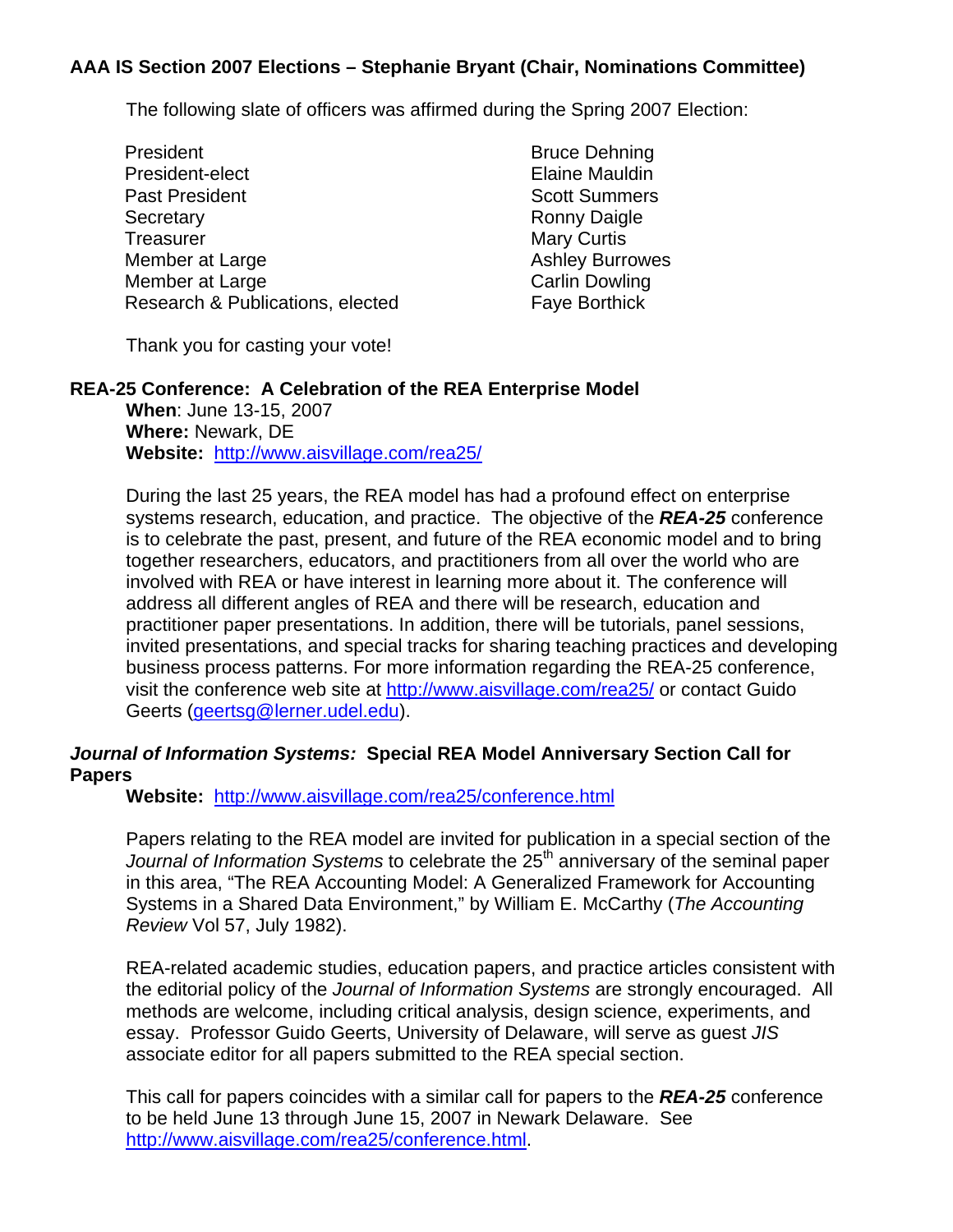<span id="page-2-0"></span>**Submission Deadline for** *JIS***:** Authors may submit papers to the REA special section of *JIS* at anytime up to and including **September 1, 2007** via e-mail to [jis@sc.edu](mailto:jis@sc.edu). The submission deadline, however, is set to allow authors time who wish to incorporate feedback from the conference prior to submitting to the journal.

## **[AAA IS Section 2008 Mid-Year Meeting Call for Papers – Marcus Odom](#page-1-0)**

The Information Systems Section of the AAA will hold its 2008 Mid-Year Conference in Redondo Beach, California. The meeting will include a plenary speaker, panel discussions, research paper sessions, education paper sessions and workshops, and forum papers. The  $6<sup>th</sup>$  annual AIS New Scholar Consortium will precede the meeting. Here is a quick outline:

- o **AIS New Scholar Consortium.** The 6<sup>th</sup> annual AIS New Scholar Consortium will kick off with a reception on Wednesday evening, January 9<sup>th</sup>. The consortium is open to all AIS and IS doctoral students and to AIS professors who received their PhD after January 1, 2004. Consortium attendees will meet on Thursday, January 10<sup>th</sup> and will receive advice from seasoned AIS faculty for successfully starting an academic career. The IS section will once again waive the registration fee for the entire meeting for doctoral students who are members of the IS section. This is made possible by a grant from the KPMG Foundation. Attendees may register for the consortium along with their meeting registration through the AAA online registration system.
- o **JIS New Scholars Research Workshop.** The JIS New Scholars Research Workshop is scheduled for Thursday afternoon, January  $10<sup>th</sup>$  as part of the AIS New Scholar Consortium. The purpose of this Workshop is to promote research by PhD students and faculty new to AIS research. Workshop participants will discuss drafts of their working papers with members of the JIS Editorial Advisory and Review Board and with other workshop participants. The workshop is structured to provide detailed feedback to further develop a working paper for future journal submission. Submissions need not be complete: working papers without results also qualify for the workshop. There is no obligation for the authors to submit their completed work to JIS, although JIS is one high quality journal outlet that does welcome conceptual, theoretical, and empirical AIS papers. Submissions should be sent to Tanya Lee at [leeta@rmu.edu](mailto:leeta@rmu.edu) by September 15, 2007.
- o **Attention AIS Educators**. This year there will be an entire day of activities for AIS educators on Friday January  $11<sup>th</sup>$ ! In addition to the education paper sessions, there will be an AIS Education Workshop and education paper poster session. All conference registrants are welcome to attend these activities free of charge. Watch the section web page for an announcement of the workshop topics.
- o **Concurrent Sessions.** The 2008 meeting will have concurrent sessions featuring both academic research papers and education research papers.
- o **Research Forum.** This is an opportunity for authors to discuss their papers in an informal setting.
- o **Best Paper Awards**. The Research and Publications committee and the Education committee will select the Best Academic Paper and Best Education Paper Award winners in a blind review process. Award winners will be recognized during the conference. Winners of these awards will be extended an invitation to have their papers published in the *Journal of Information Systems*.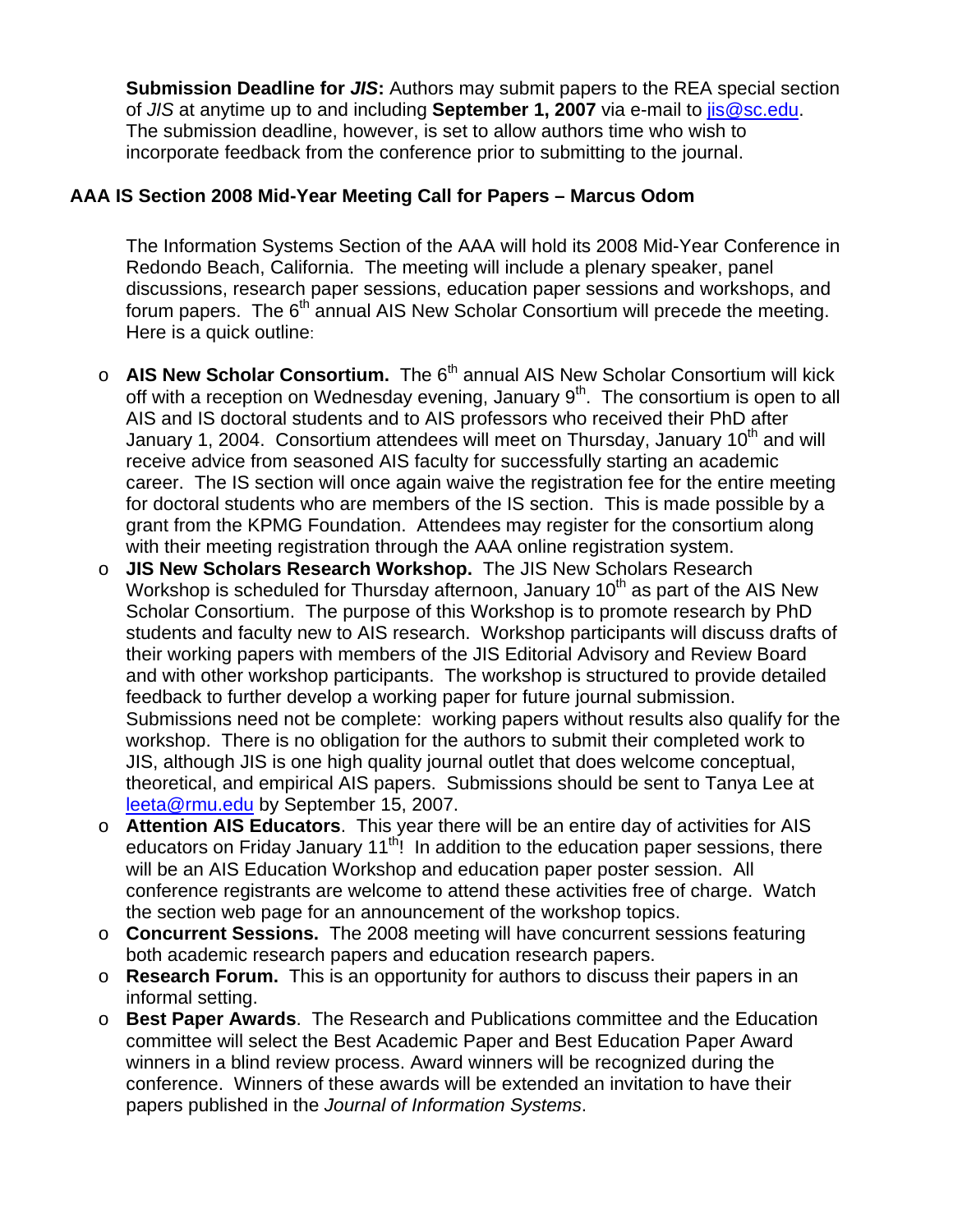<span id="page-3-0"></span>o **Semantic Modeling of Accounting Phenomena (SMAP) CPE Session.** SMAP will kick off with a reception on Wednesday evening, January  $9<sup>th</sup>$ . The SMAP workshop will be offered as a continuing professional education (CPE) session on Thursday, January 10<sup>th</sup> from 8:30 am – 5:00 pm. The workshop will be led by Bill McCarthy and Julie Smith David.

**Objective of the workshop:** This workshop provides a forum for researchers and educators interested in semantic modeling of accounting phenomena, as illustrated by the resources, events, and agents (REA) paradigm. The SMAP workshop is a seminar in that the discussion is lively yet informal. All participants are strongly encouraged to contribute teaching and/or research materials that they have developed. Regardless of whether materials are for the classroom or research work-in-progress, they are welcome and should be submitted to [julie.smith.david@asu.edu](mailto:julie.smith.david@asu.edu) by December 1, 2007. All submitted workshop materials will be shared through a private web site, and each participant will make a brief presentation of their work during the SMAP meeting. Ideally, half of the contributions will be educational and half research - but the proportion of each is dependent on participants contributing materials! Historically, the teaching materials have been shared to increase the data-modeling resources available to all, and to develop insights into problems frequently experienced in the classroom. Thus, if you have any REA problem sets, cases, or teaching tools and techniques, they would be much appreciated by the group. Additionally, very preliminary research submissions are encouraged with the goal of providing detailed feedback early in the process.

*Who should attend:* SMAP is designed for those interested in enhancing their REA expertise. Participants in prior years have included faculty with limited experience in REA to faculty who are active in researching advanced REA issues. Anyone interested in REA is encouraged to attend.

o **AI/ET Involvement**. The AI/ET Section of the AAA will join the IS section in this meeting. Some concurrent sessions will feature papers solely from the AI/ET membership.

# **Submissions:**

- $\circ$  All education and research paper submissions should be made, via email, to Uday Murthy ([umurthy@coba.usf.edu](mailto:umurthy@coba.usf.edu)) no later than **September 1, 2007**. Notification of acceptance to the conference will be made by November 1, 2007. Please note that **submitted** versions of the accepted papers will be posted to the section website.
- o JIS Research Development Workshop submission should be made, via email, to Tanya Lee [\(LeeTa@rmu.edu](mailto:LeeTa@rmu.edu)) no later than **September 15, 2007**. Papers concurrently submitted to or scheduled for presentation at conferences are welcome, including the IS Section Mid-Year Meeting. However, **papers accepted for presentation at the Mid-Year Meeting must be withdrawn from the workshop**.
- o AI/ET submission: A separate call for papers will be posted at the AI/ET section web site. Please find instructions for these submissions at: <http://accounting.rutgers.edu/raw/aaa/aiet/aiethome.htm>

If you have any questions about the meeting or suggestions on how to make the meeting interesting for all, please don't hesitate to email the conference chair, Marcus Odom [\(modom@cba.siu.edu](mailto:modom@cba.siu.edu) ).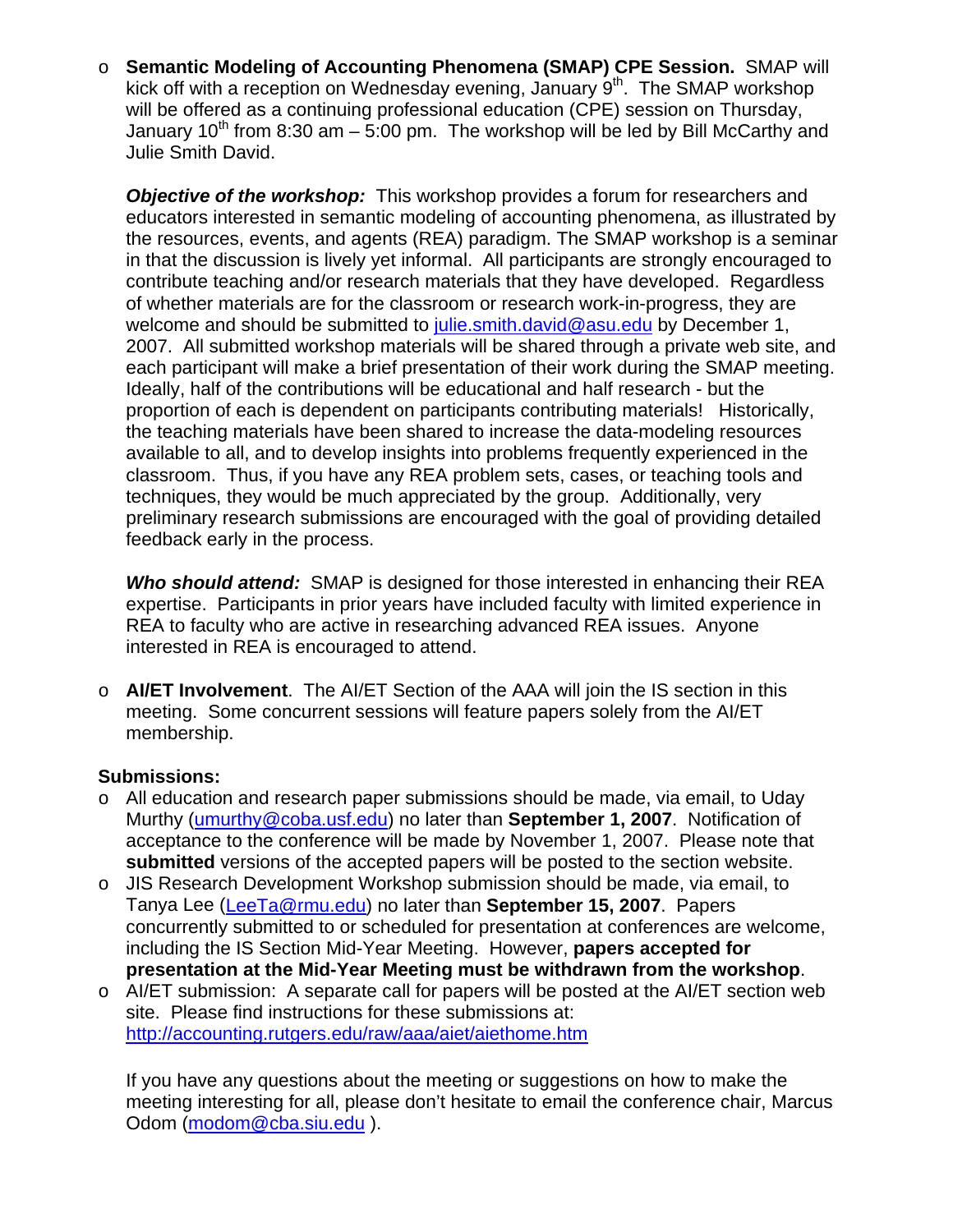## <span id="page-4-0"></span>*Journal of Information Systems***[: New Scholars Research Workshop Call for Papers–](#page-3-0)  Tanya Lee**

The Executive Committee of the Information Systems (IS) Section of the American Accounting Association announces the New Scholars Research Workshop immediately preceding the seventh annual mid-year meeting of the IS section.

**Purpose.** The purpose of the workshop is to improve the research skills of Accounting Information Systems PhD students and new faculty. Members of the *Journal of Information Systems* Editorial Board will critique accepted workshop participants' papers. In addition, accepted workshop participants will receive two papers to review and critique. At the workshop, participants will meet in small groups to discuss their work with the critiquing editorial board member and workshop participants. The goal of this interaction is to develop submitted work for future journal submission. Accepted workshop participants are not obligated to submit completed works to JIS. Please consult the JIS website for a list of Editorial Board members ([www.jisonline.com\)](http://www.jisonline.com/).

**Where and When?** The workshop is scheduled for the afternoon of January 10th, 2008 in Redondo Beach, California. The submission deadline is **September 15, 2007**.

**Selection Process.** Selection for the JIS New Scholars Research Workshop is competitive. Submitted papers: (a) should address issues related to information systems and (b) must not be currently submitted for publication at a journal. Papers concurrently submitted to or scheduled for presentation at conferences are welcome, including the IS Section Mid-Year Meeting. However, **papers accepted for presentation at the Mid-Year Meeting must be withdrawn from the workshop**. Participation in the workshop is restricted to PhD students, assistant professors that have received their PhD in the last 3 years. In addition, all participants must be AAA IS section members.

**Application Process.** To apply send a letter of submittal, an electronic copy of your paper, and an abstract of less than 500 words to the workshop coordinator, Tanya Lee [\[LeeTa@rmu.edu\]](mailto:LeeTa@rmu.edu). Applications must be received by September 15, 2007. Papers (including text, references, figures, tables, and appendices) should be 30 pages or less than in length, double-spaced, one inch (2.5 cm) margins, and 12 point Times or Times New Roman font. Please note that only completed papers should be submitted, not dissertation proposals or literature reviews. Co-authored papers are acceptable.

The letter of submittal should affirm that the manuscript conforms to the submission policy outlined above:

- I. the manuscript is not under consideration, review, or has not been accepted for publication, and has not been published by any refereed journal or book.
- II. the author is a member of IS Section of the American Accounting Association.

Acknowledgement of submissions will be emailed within 7 days. Individuals selected as participants will be notified by email by November 2, 2007. Please direct questions to the workshop coordinator, Tanya Lee [\[LeeTa@rmu.edu](mailto:LeeTa@rmu.edu)].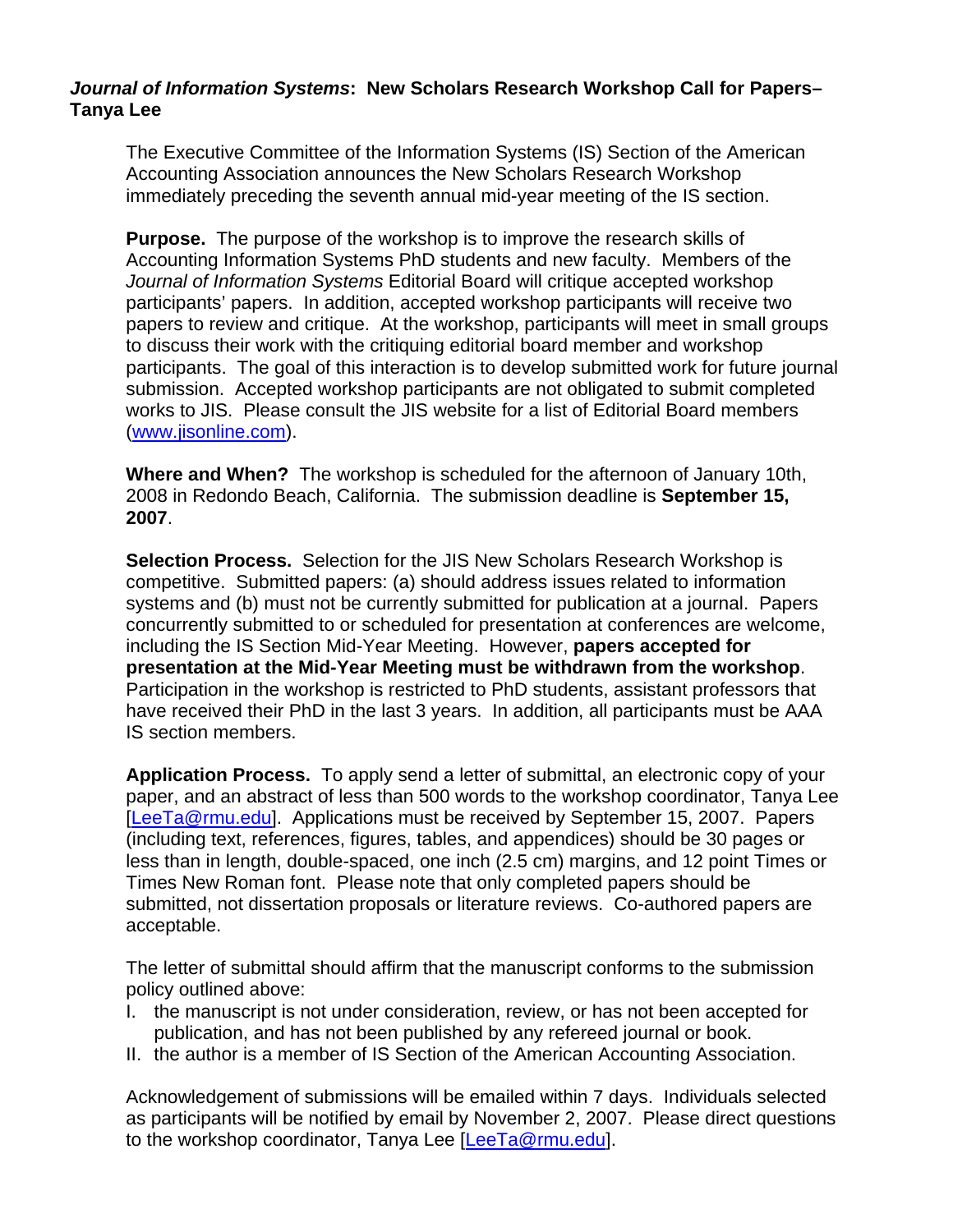#### <span id="page-5-0"></span>*JIS* **Research Forum Update**

The *JIS* Research Forum, which represents a special issue section of *JIS*, will appear in the Spring 2008 issue. It had been scheduled to appear in the Fall 2007 issue.

#### **Ohio Region of the IS Section Activities**

Ohio region of the IS section had an active season this year. Two symposia were organized during the current academic year:

- 1. The Center for Information Technology and E-Business at The University of Akron organized the Third annual CITE Seminar on "Making the Web Work to Market Your Business" on Friday November 17, 2006. New this year was an optional hands-on workshop titled "Are the right customers finding your site?" presented by The Karcher Group.
- 2. The Center for Research and Training in Information Security and Assurance at The University of Akron organized the Fifth Symposium on Information Systems, Risk, Security & Assurance on Friday February 23, 2007. The theme of this year's symposium is Information Security and Regulatory Compliance Beyond SOX. Invited speakers are recognized experts with outstanding national and international reputation. The symposium included:
	- a. Hands-on interactive workshop on eXtensible Business Reporting Language (XBRL), an emerging managerial and financial reporting framework being championed by the SEC, AICPA, FDIC, FASB, professional organizations and several leading Fortune 100 companies. It was the first hands-on workshop in the five year history of the security symposium.
	- b. Focused sessions on internal controls and information security:
		- i. Using IT for Effective and Efficient Regulatory Compliance.
		- ii. Metrics for Evaluating and Justifying Information Security and Related Projects.
		- iii. Biometrics for Systems Security and Control: From the lab of Diebold's identiCenter.
		- iv. Anatomy of Information Security Fraud Cases.
		- v. Emerging Financial Information Systems Security Risks and Risk Management Issues.

Participants could earn up to twelve hours of CPE credit for attending both the workshop on Thursday and sessions on Friday. Both events sessions were well attended and highly appreciated. Both symposia are annual events and are open to all Ohio region IS members and to whom symposia information was sent either directly to members or through their Chairs/Deans.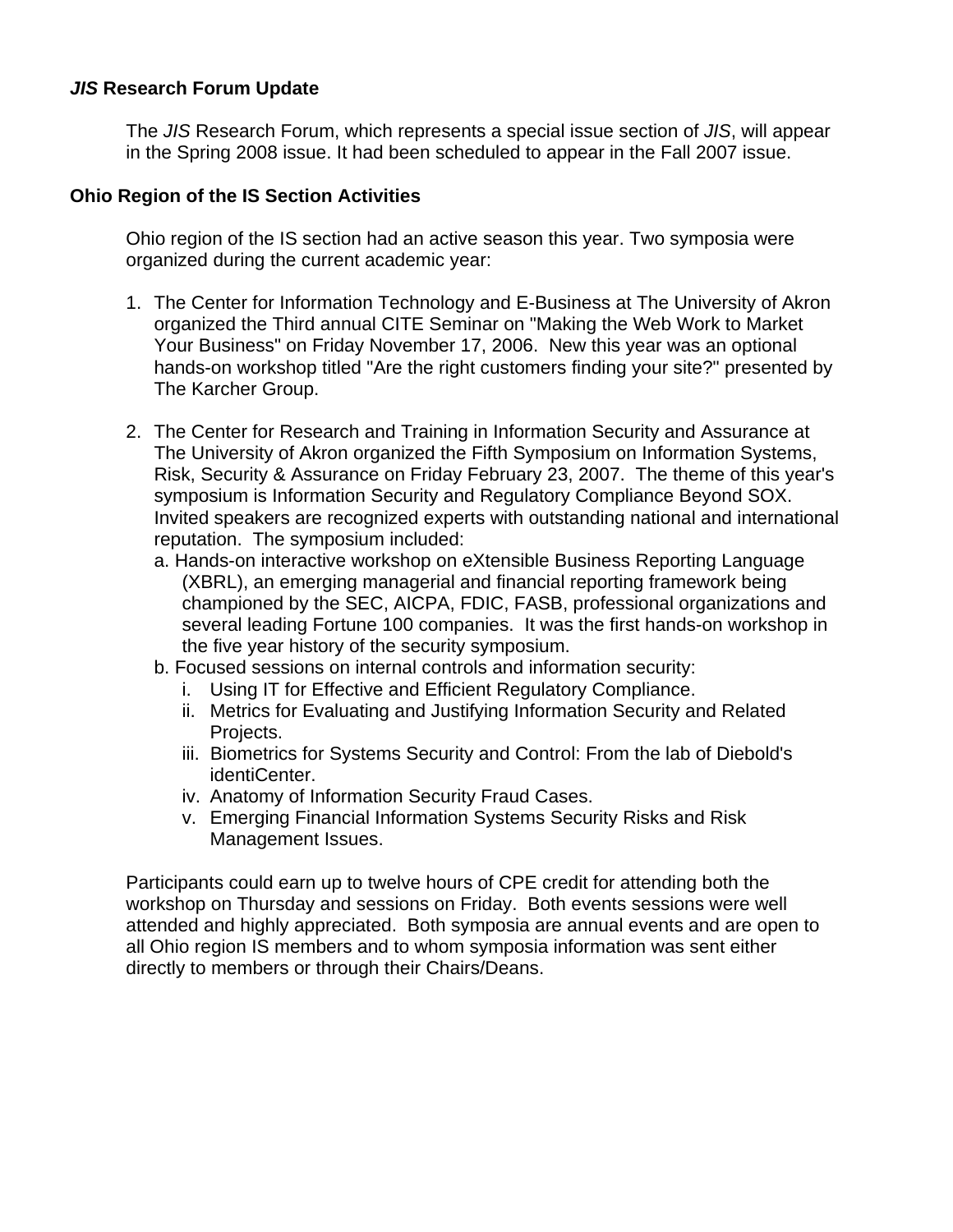## <span id="page-6-0"></span>• **Eighth Annual International Research Symposium on Accounting Information Systems (in conjunction with ICIS 2007)**

**Date:** December 8-9, 2007 **Place**: Montreal, Quebec, Canada **Website:** <http://www.sigasys.org/irsais/cfp.aspx>

In December 2007, in coordination with ICIS 2007, the Eighth Annual International Research Symposium on Accounting Information Systems will be jointly held with the Fifteenth Accounting Information Systems Research Symposium in Montreal. The symposium, which is sponsored by **SIG-ASYS (Special Interest Group on Accounting Information Systems)** and the *International Journal of Accounting Information Systems (IJAIS)*, will feature research papers and one or more panels that focus on the link between accounting and information systems research. The Symposium is particularly interested in interdisciplinary papers that draw from accounting, psychology, cognitive science, behavioral science, economics, computer science, and/or information technology. High-quality, insightful, and theoretically sound studies of any type (action research, archival analysis, behavioral/experimental, design science, surveys, theory development, etc) are equally encouraged.

All submissions to IRSAIS 2007 must represent original work that has not already been published in a journal or conference proceedings (in complete form – abstract publication is permissible). If the work has been presented at another conference or is currently under consideration for publication or presentation elsewhere, the authors must disclose this fact.

At least one author for every accepted paper and all members of every accepted panel must register for the symposium and be prepared to present their ideas in person. Authors of accepted submissions must address the suggestions (if any) of the reviewers, and submit an electronic copy of the final version of the work by the specified deadline. Failure to do so will be tantamount to withdrawing this work from further consideration and it will not be included on the final program.

Submissions may be of three types: Completed research papers, research-inprogress papers, and panel proposals.

# *Completed research papers*

Completed research submissions constitute a submission to *IJAIS* and such papers that are accepted for the Symposium will be published in an issue of the journal. Authors will need to revise the manuscript subsequent to presentation to address symposium comments and meet any additional requirements of the journal editor. Papers should conform to *IJAIS* format, which is consistent with other Elsevier accounting journals.

# *Research-in-progress papers*

Submission of promising research in its formative stages does not require complete analysis of results. Submissions should include a one-page abstract and a paper that includes the following sections: research objectives and questions, theoretical foundations of the study, research methodology being used, current status of the project, and a description of what the authors propose to present at the conference.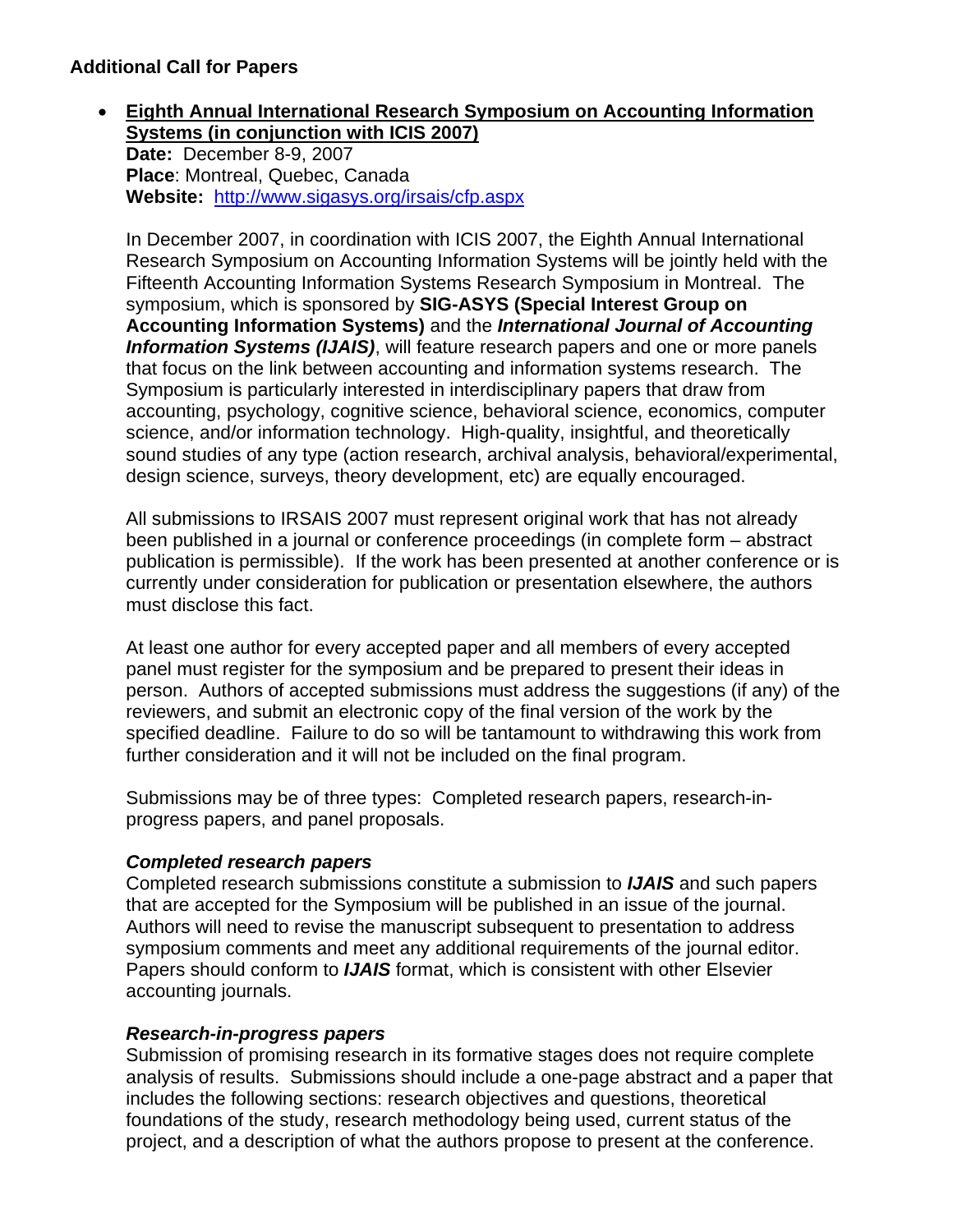These papers do not constitute submission to *IJAIS***,** but will be eligible for fast track review through the journal subsequent to presentation if desired by the authors under advisement from the journal editor.

#### *Panel proposals*

Panel proposals should include a general description of the panel, names and affiliations of all panel participants, a statement to the effect that all participants have made a commitment to serve on the panel (if it is accepted), a brief description of each participant's background and expertise related to the panel topic, and a description of each participant's views on the topic.

For completed paper and research-in-progress submissions, authors should identify themselves and provide contact information only on the cover page, as these submissions will be blind reviewed. The second page of the paper should consist of an abstract plus a list of key words describing the main topics of the manuscript (the *MISQ* keyword list is recommended for use). Papers and panel proposals should be double-spaced to facilitate editing. The manuscript or proposal plus any supporting documentation (such as survey instruments) should be sent as e-mail attachments (in Word format) to both:

Professor Andreas I. Nicolaou [anicol@bgsu.edu](mailto:anicol@bgsu.edu)

*IJAIS* editorial office [ijais@bus.ucf.edu](mailto:ijais@bus.ucf.edu) 

#### **Submission Deadline: July 16, 2007**

Notification of Decision: September 3, 2007

Revised Manuscripts Deadline: October 3, 2007

#### **Registration Deadline: October 31, 2007**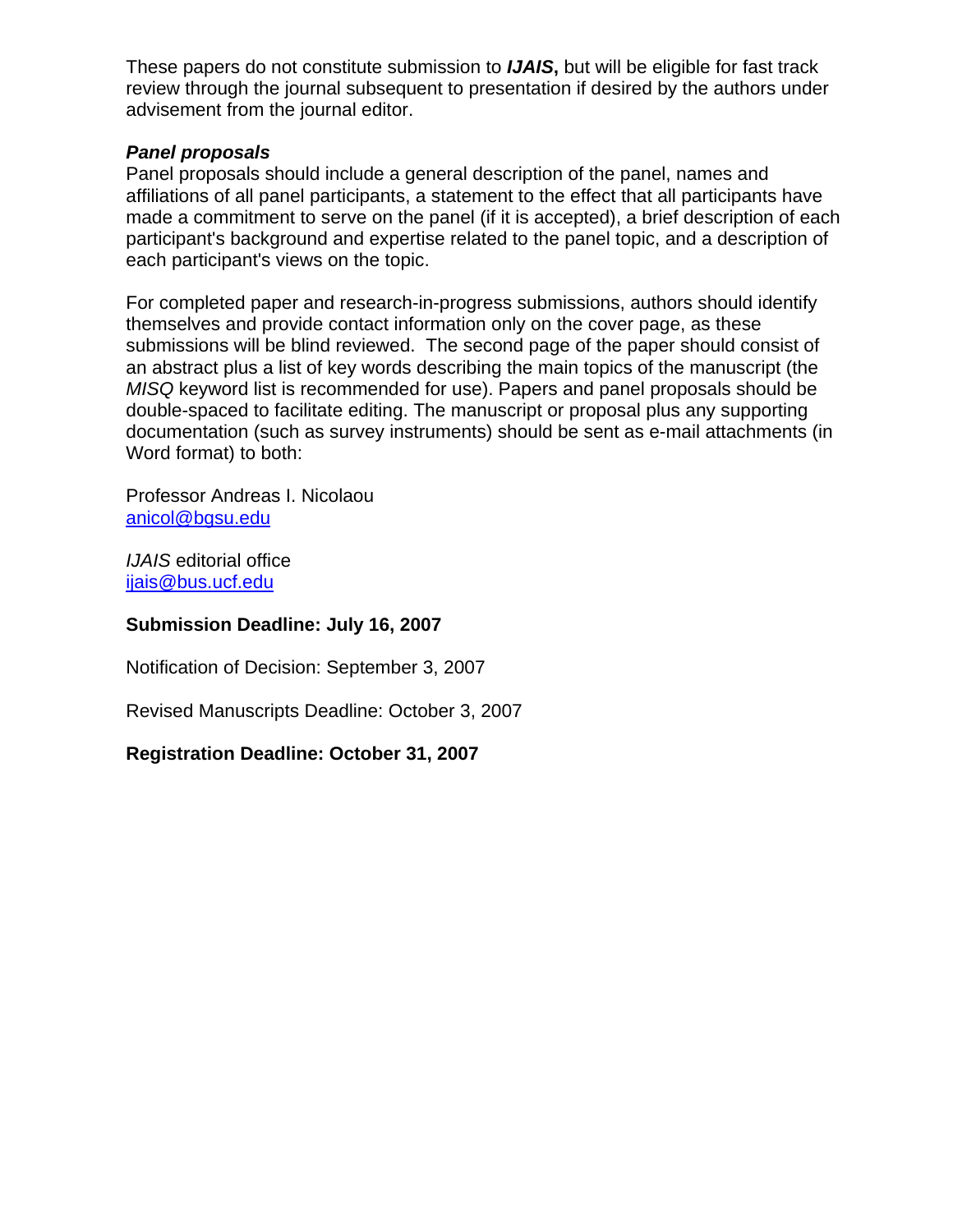#### <span id="page-8-0"></span>• *International Journal of Public Information Systems* **Website:** <http://www.ijpis.net/>

IJIPS is a forum for analytical and comparative articles, essays, case-studies, and book reviews on such topics as innovation and research, intellectual property, entrepreneurship, and products.

The journal acknowledges the interdisciplinary nature of such studies. Topics could include, but are not restricted to:

- I. User-centred design, usability, usefulness, citizens perspectives
- II. Customer relations, different forms of interactions
- III. Quality and security
- IV. Governance and democracy, political prerequisites
- V. Decision support systems, risk and decision analysis
- VI. Accounting Information Systems
- VII. Integration and segregation, cooperation between public administrations/government agencies
- VIII. Digital archives
- IX. Multimedia communications

Submission guidelines and the blind review process are at: <http://www.ijpis.net/>

#### **Additional Conferences**

• The 13<sup>th</sup> Annual International Symposium on Audit Research (ISAR 2007) **Date:** June 22-23, 2007 **Place:** Shanghai, China **Website:** [www.isarhq.org](http://www.isarhq.org/)

The 13th Annual International Symposium on Audit Research (ISAR 2007) will be hosted by the Shanghai Jiao Tong University [SJTU] on 22 and 23 June, 2007. ISAR 2007 will be jointly organized by the University of Southern California, Universiteit Maastricht, Nanyang Technological University, the University of New South Wales and Shanghai Jiao Tong University. The symposium will be held in Shanghai, PRC.

#### **Scope of Topics**

The scope of ISAR is intended to be broad and includes research papers and panels that deal with various aspects of auditing, attestation and assurance. Papers that utilize any of a broad range of research methodologies will be considered.

#### **Submission of Research Papers**

Papers may be submitted in either English or Chinese. However, Chinese language papers must include an English language abstract which describes the paper's research objective[s]; research questions; research methodology; data sources (if applicable) and key research findings.

To be eligible for presentation, manuscripts must follow the style guidelines of *Auditing: A Journal of Practice & Theory.* Be sure to include in your paper the author(s) affiliation(s), the contact author's email address, an abstract and keywords. Accepted papers or abstracts will be published in the Symposium proceedings which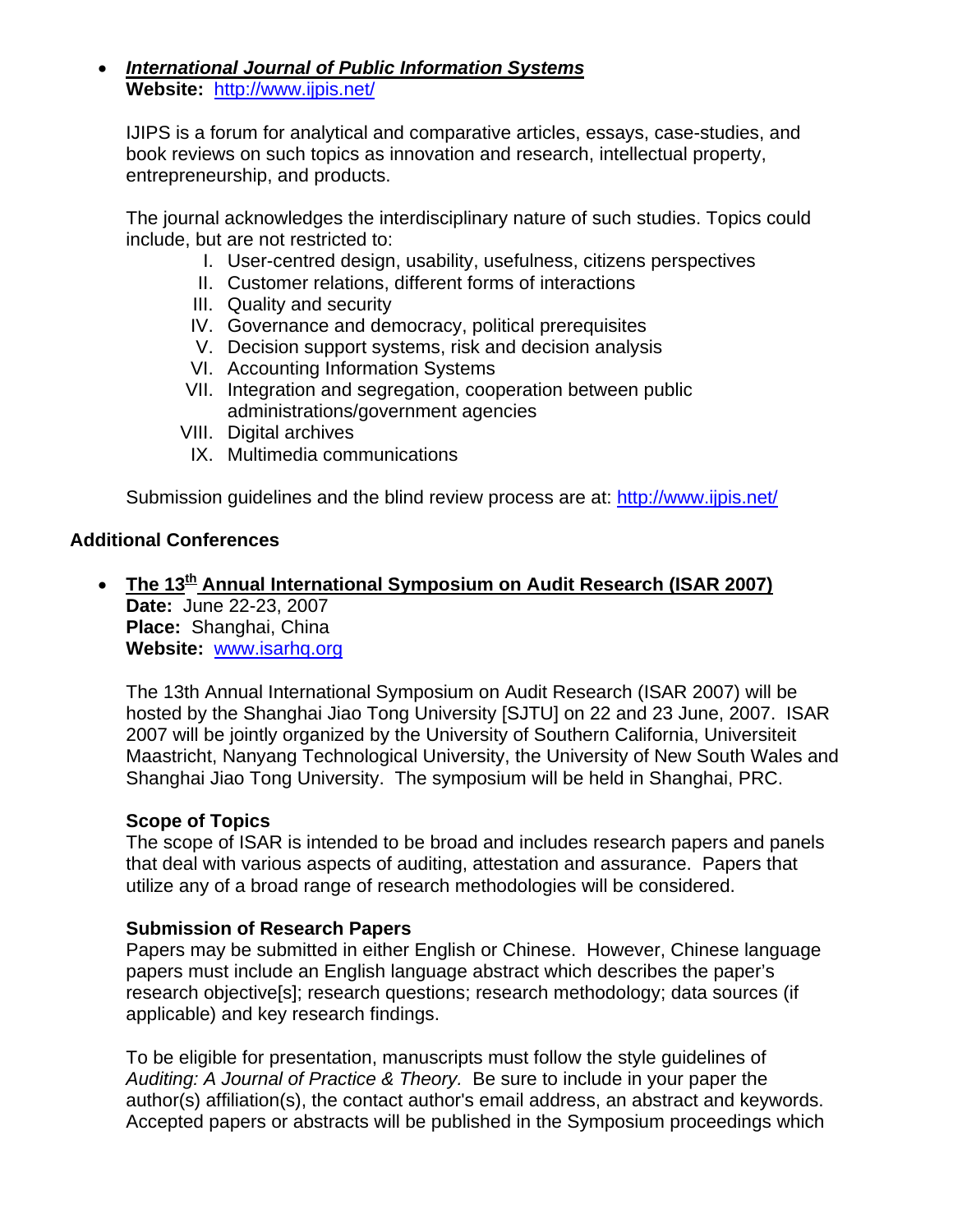<span id="page-9-0"></span>will be distributed only to participants. Thus they may be submitted to any appropriate journal for formal publication.

#### **Paper Submission Deadline has Passed**

#### **Further Information**

If you have questions about registration for the Symposium, please email to [admin@isarhq.org](mailto:admin@isarhq.org). Additional information is posted at [www.isarhq.org](http://www.isarhq.org/).

#### • **The Ninth Annual AIS Educator Conference**

**Date:** June 28-July 2, 2007 **Place:** Estes Park, CO **Website**: <http://www.aiseducators.com/>

The Ninth Annual AIS Educator Conference is scheduled for June 28-July 2 in Estes Park, Colorado. A welcome reception will be held on the evening of June  $28<sup>th</sup>$ . Keynote speakers include Dr. Kent St. Pierre, Professor of Accounting at the University of Delaware and current editor or *Issues in Accounting Education*, and Dr. Stephanie Bryant, Professor of Accounting at University of South Florida, 2006 National President of the American Accounting Information Systems Section and International President-Elect of Beta Alpha Psi.

Training workshops on June 29 and 30 will consist of both classroom-style and handson demonstrations of classroom techniques and innovations offered by invited faculty experts. Topics vary from discussions of specific technologies like XML, computer assisted auditing and various accounting software, to discussion of teaching methodologies including REA modeling and active learning. Those who wish to nominate or volunteer for training sessions should contact Jim McKee: [training](mailto:training-chair@aiseducators.org)[chair@aiseducators.org.](mailto:training-chair@aiseducators.org) Deadline for submission was **May 1, 2007**.

Participant presentations are on July 1 and 2. Individuals are invited to submit completed papers, extended abstracts, or panel discussion proposals. Submitted work should further the scholarship of AIS teaching and/or practice. Teaching related work may include educational research, innovative course design, course development or delivery of assignments, cases and projects that can be used by others. Research benefiting AIS practice may include theoretical or applied research. Best papers will be published in our online journal, the *AIS Educator Journal*. Research at early stages of development is welcome. Volunteers to review papers and/or serve as moderators should contact Mary Hill. Submissions and questions should be directed to Mary Hill: [research-chair@aiseducators.org.](mailto:research-chair@aiseducators.org) Deadline for submissions was **April 20, 2007**.

Graduate students working on an AIS project or thesis are encouraged to submit. The best graduate student research paper will win a \$1,000 cash award! Submissions and questions should be directed to Mary Hill: [research-chair@aiseducators.org](mailto:research-chair@aiseducators.org) . Deadline for submissions was **May 1, 2007**.

Our conference also includes the Jack and Maye Stewart Student Project Competition to recognize outstanding work by students on AIS class projects and cases. Faculty are encouraged to submit, with permission, the outstanding work of students. The Student Project Competition provides awards to both faculty and students for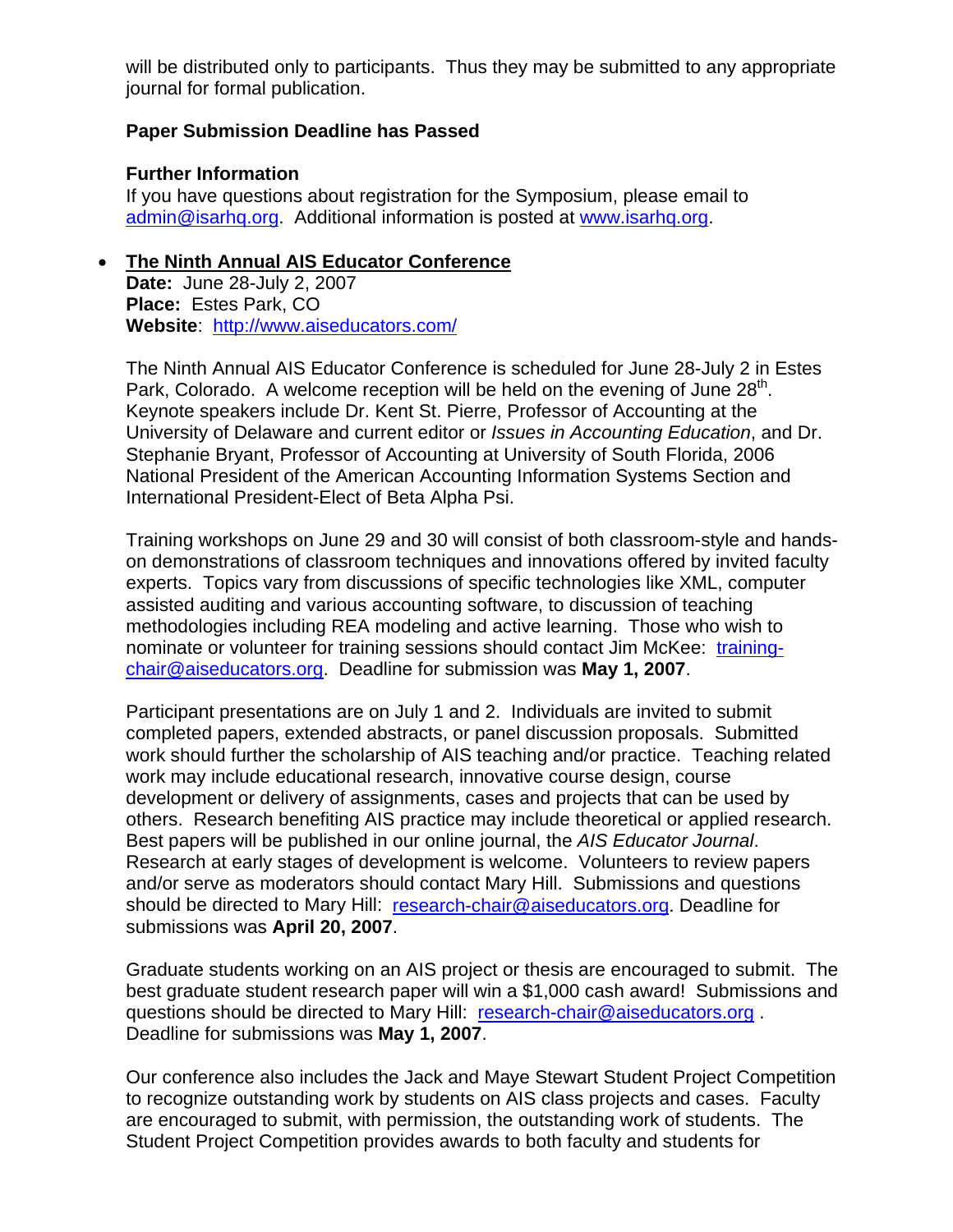<span id="page-10-0"></span>undergraduate and graduate projects. Submission and questions should be directed to [student-activities@aiseducators.org](mailto:student-activities@aiseducators.org) . Deadline for submissions was **May 1, 2007**.

Registration for the conference is required to be a presenter, session chair or discussant.

## • **12th Annual Ethics Research Symposium**

**Date:** August 4-5, 2007 **Place:** Chicago, IL **Website**: [http://aaahq.org/PublicInterest/12th%20Ethics%20Symposium-](http://aaahq.org/PublicInterest/12th Ethics Symposium-CALL FOR PAPERS.doc)[CALL%20FOR%20PAPERS.doc](http://aaahq.org/PublicInterest/12th Ethics Symposium-CALL FOR PAPERS.doc) 

The Professionalism and Ethics Committee of the American Accounting Association invites submission of papers for presentation at the  $12<sup>th</sup>$  Annual Ethics Research Symposium to be held August 4-5, 2007 in Chicago, IL. This Symposium will focus on ethics research and teaching within the field of accounting.

Highly publicized business and accounting scandals have prompted an increased interest in the ethical aspects of accounting practice. Accounting ethics research and education are seen to be important because one of the principal purposes of accounting is to foster the creation of credible and reliable information for purposes of decision-making throughout society. Honesty, integrity and objectivity are among the most important qualities of ethical accounting practice.

It has been 16 years since the Professionalism and Ethics Committee of the AAA offered its first seminar on teaching ethics in accounting curricula. The  $12<sup>th</sup>$  Annual Ethics Research Symposium encourages thoughtful papers in a number of different areas of accounting ethics scholarship. Sample topics may include, but are not limited to, the following:

- Philosophical foundations of accounting and accounting ethics
- Theological foundations of ethical accounting practice
- Historical perspectives on the development accounting ethics
- The application of sociology, psychology and/or political theory to ethical issues in accounting
- Accountancy as an ethical profession
- Accounting ethics compared with professional ethics
- Critical studies of ethical lapses in business or accounting practice
- The ethical role of accounting in social and environmental reporting

The Symposium will take place as a Continuing Professional Education seminar immediately preceding the 2007 American Accounting Association Annual Meeting in Chicago.

Authors wishing to have papers considered for presentation at the Ethics Symposium should send their papers as an e-mail attachment (please identify all authors, their positions, and affiliations in a cover page, but not in the body of the paper). A \$20 non-refundable fee is required with each submission. Fees are waived for doctoral students. Please make all checks payable to the American Accounting Association.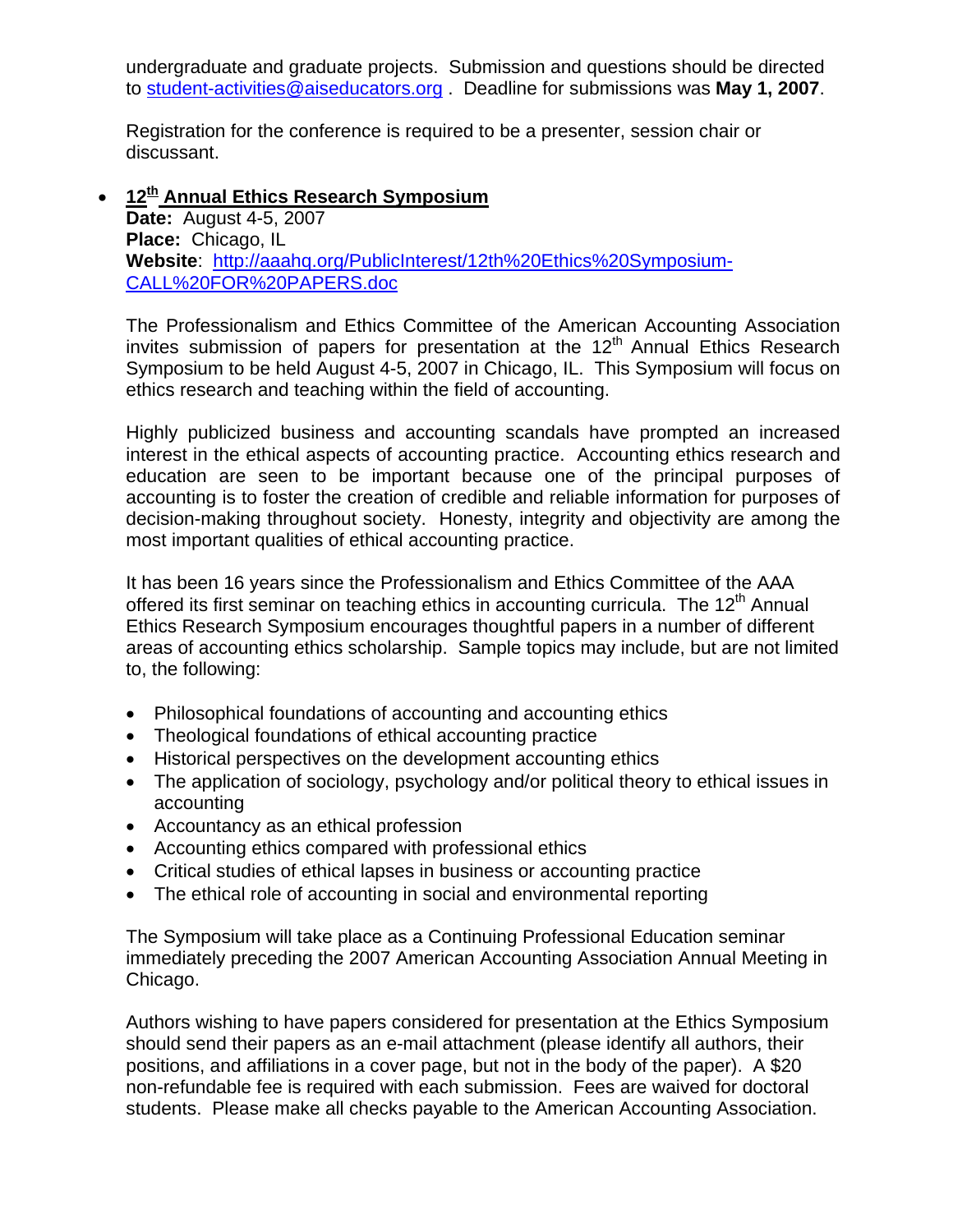<span id="page-11-0"></span>**Papers should be sent by e-mail and checks should be sent to the following address no later than April 1, 2007:**

C. Richard Baker, Ph.D., CPA Professor of Accounting School of Business Adelphi University 1 South Avenue Garden City, New York 11530 Telephone: (516) 877-4628 Email: [Baker3@Adelphi.edu](mailto:Baker3@Adelphi.edu)

Currently, the following journals are associated with the 12th Annual Ethics Symposium:

- *Accounting and the Public Interest*
- *Global Perspectives on Accounting Education*
- *Research on Professional Responsibility and Ethics in Accounting*

More journals may be added at a later date. Those presenting a paper at the Symposium may choose one these journals for submission of their paper. Authors who choose to designate a journal should contact that journal's editor to determine submission policies, including the timing of formal submission of the paper.

#### • **University of Waterloo Symposium on Information Systems Assurance: Information Integrity and Business Systems Date:** October 2007 **Place**: Toronto, Canada

**Website**: <http://watarts.uwaterloo.ca/ACCT/uwcisa>

The Center for Information Systems Assurance at the Waterloo (UWCISA) is pleased to announce a symposium to be held October 2007 in Toronto, Canada. The Symposium is sponsored by the Canadian Institute of Chartered Accountants, the Information Systems Audit and Control Association, CaseWare IDEA Inc. and the International Journal of Accounting Information Systems (IJAIS). Accepted papers will be published together with discussant's comments subject to editorial review and approval.

Papers are invited from academe and practice. Although we are particularly interested in works in the theme area, papers on other assurance issues will be considered as well. All research methods are welcome. Papers addressing education issues are also welcome.

**CASE COMPETITION**: A case competition will be held in conjunction with this symposium. Up to \$5,000 in prizes will be awarded.

Information about previous Symposia and the Center may be obtained from the UWCISA website: <http://watarts.uwaterloo.ca/ACCT/uwcisa>.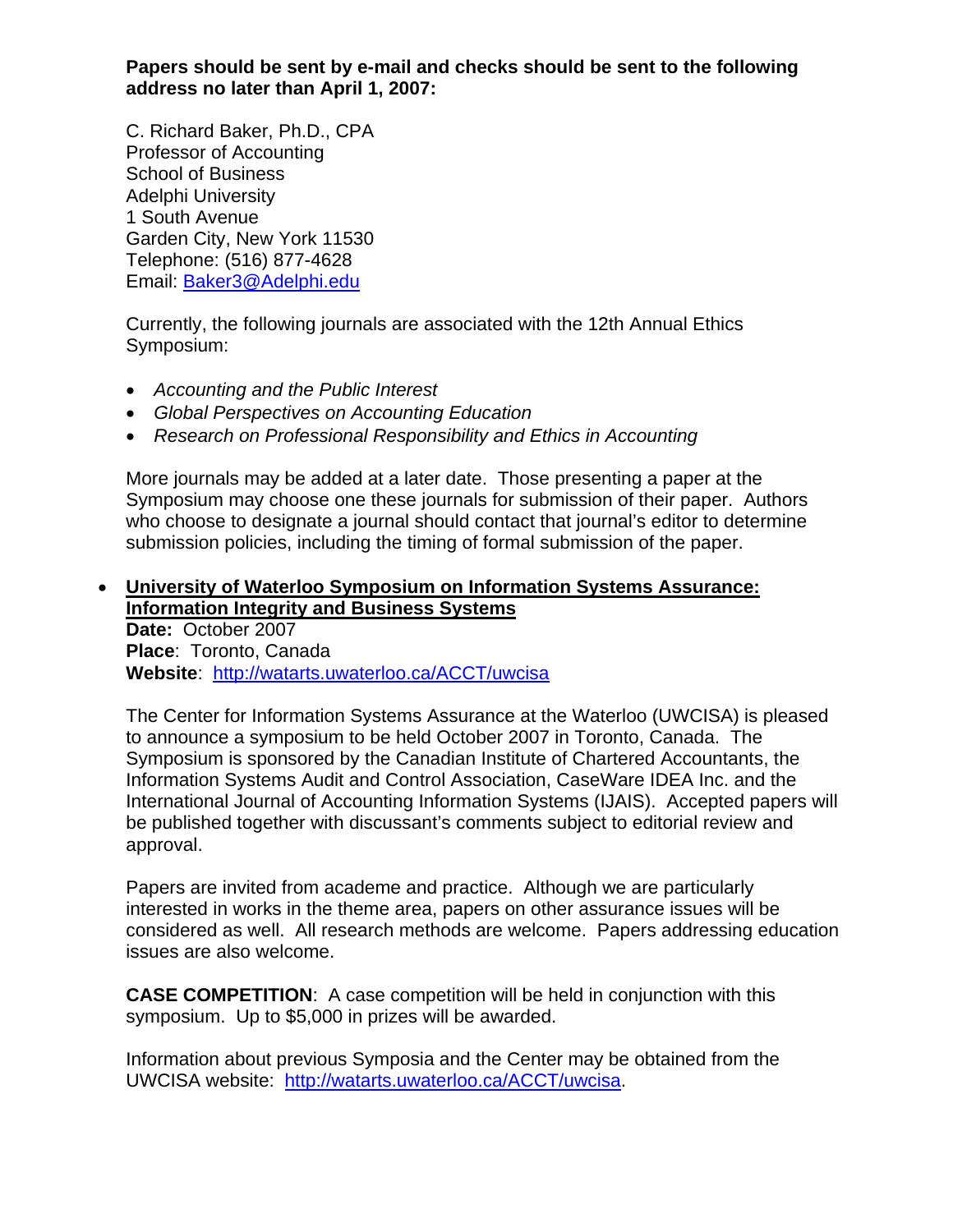## <span id="page-12-0"></span>**Submissions Due June 1, 2007**

Submitted papers should be at an advanced stage of completion. Papers will be subject to blind review by academics and practitioners. Authors must adhere to the editorial style of IJAIS. Please send an electronic copy of the paper and a submission fee of \$50.00 (US) payable to the University of Waterloo to:

 Professor J. Efrim Boritz, Director Center for Information Systems Assurance School of Accountancy, University of Waterloo Waterloo, Ontario Canada N2L 3G1 Tel (519) 888-4567 ext. 5774 Fax (519) 888-7562 Email: [jeboritz@uwaterloo.ca](mailto:jeboritz@uwaterloo.ca)

Notice of acceptance or rejection will be sent out by July 15, 2007. Papers accepted subject to revision must be revised by August 30, 2007.

#### • **International Conference on Sustainability in the Supply Chain Date**: November 1-2, 2007 **Place**: Portland State University in Portland, Oregon **Website**: <http://www.pdx.edu/sustainability/>

The Center for Sustainable Processes and Practices at Portland State University is pleased to announce this 2-day conference to be held November 1-2, 2007 in Portland, Oregon, USA. This conference on sustainability in the supply chain will include both academic and practitioner forums.

The conference theme is best practices in advancing environmental and social sustainability through supply chain operations while also achieving economic viability. Papers relating to this topic are invited from academia, industry, and non-profit organizations. All disciplinary perspectives and research methods are welcome. A wide range of papers will be considered, including but not limited to conceptual, empirical, experimental, and case studies. A partial list of possible topics includes:

- 1. Sustainable Procurement Practices
- 2. Supplier Relationships and Corporate Codes of Conduct
- 3. Market Structures and Supply Chain Signaling
- 4. Logistics Planning for Environmental Stewardship
- 5. Metrics and Measurement for Sustainable Supply Chain Management
- 6. Supplier Engagement in Social and Environmental Initiatives
- 7. Certifications and Eco-Labels as Part of the Sustainable Supply Chain
- 8. Converting Supply Chains to Sustainable Value Chains
- 9. Product Take-Back: Challenges, Opportunities and Methods
- 10. Trends and Impacts of Regulation on Sustainable Supply Chains
- 11. The Roles of Non-Governmental Organizations in Sustainable Supply Chains

Submissions are due **June 1, 2007**. Only completed papers or 5-10 page works-inprocess will be accepted for review. Papers will be subject to double-blind review by academic and, if appropriate, practitioner reviews. Please send an electronic copy of the paper to Elizabeth Minor at [minor@pdx.edu.](mailto:minor@pdx.edu)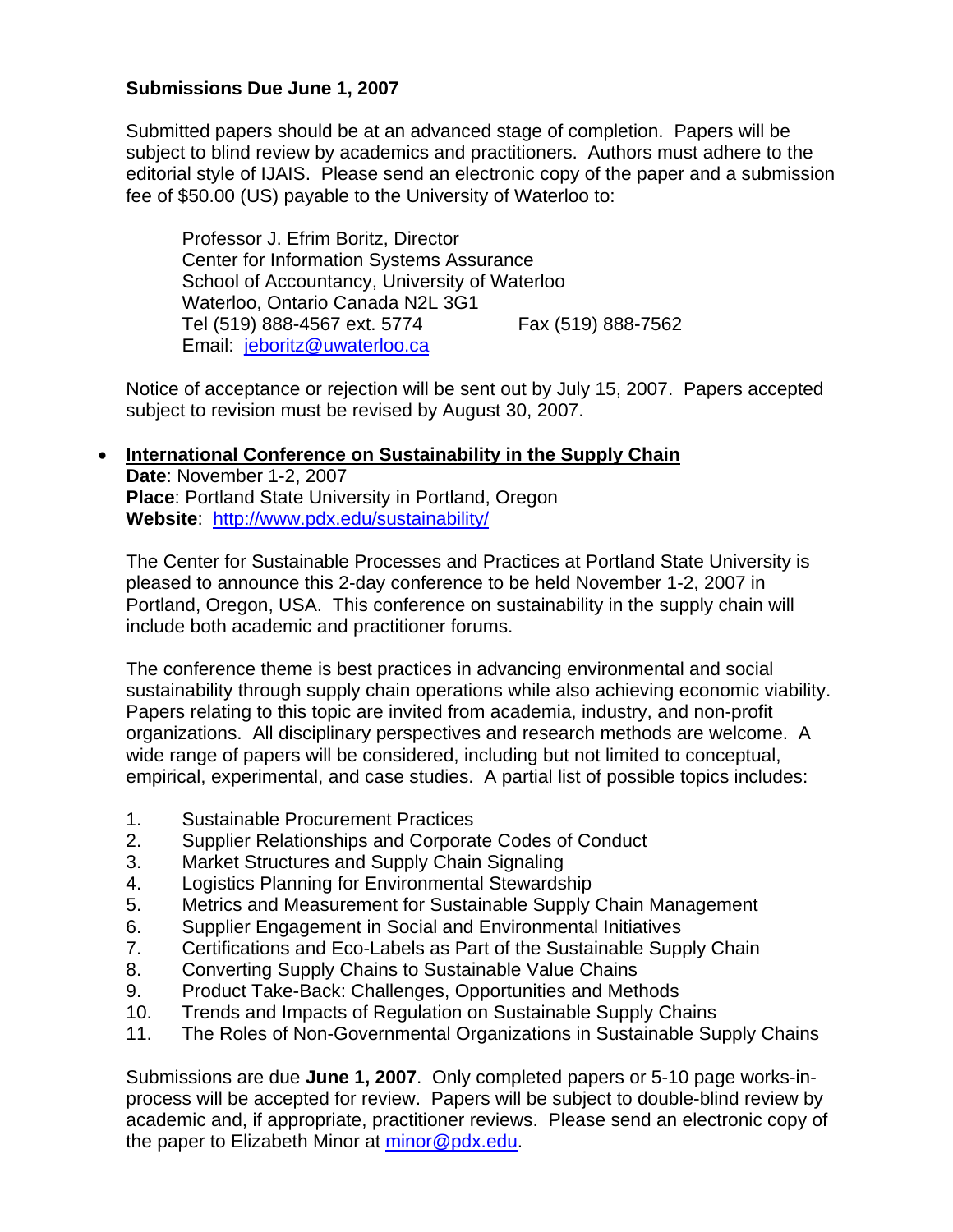Notice of acceptance or rejection will be sent out by July 15, 2007. Papers subject to revision must be revised by August 30, 2007. All presenters are expected to register for the conference.

The two days of the conference will be organized as below:

Day 1: Insights from Industry Best Practices—This day will consist of four sessions, on the supply chain themes of reverse logistics, green procurement, labor issues, and certifications. Presenters and panelists will be comprised of leading practitioners and academics discussing best practices and leading-edge developments from a variety of industries, including apparel & footwear, 'green' building, high technology, and food industries.

Day 2: Sharing Academic Perspectives—This day will consist of concurrent tracks of academic paper presentations. Paper presentations will include discussant comments by both academic and industry representatives to ensure that both theoretical and practical aspects of the papers will be considered. The format will be designed to foster productive discussion of these academic papers.

Portland is one of the world's leading cities in fostering sustainable business and development. The conference will include opportunities to learn from many area businesses and other organizations that are integrating sustainability into their supply chains. In addition, Portland is a beautiful city, with a thriving downtown and diverse, eclectic neighborhoods. Its coffee shops, bookstores, wine bars and brewpubs provide a community feel that entrances the souls of residents and visitors. Its creative culture, innovative companies, and industry leaders provide a business vitality that supports new entrepreneurs and global enterprises.

For further information, please contact:

Elizabeth Minor Center for Sustainable Processes and Practices Portland State University Room 310, East Hall P.O. Box 751 Portland, OR 97207 503.725.8556 [minor@pdx.edu](mailto:minor@pdx.edu)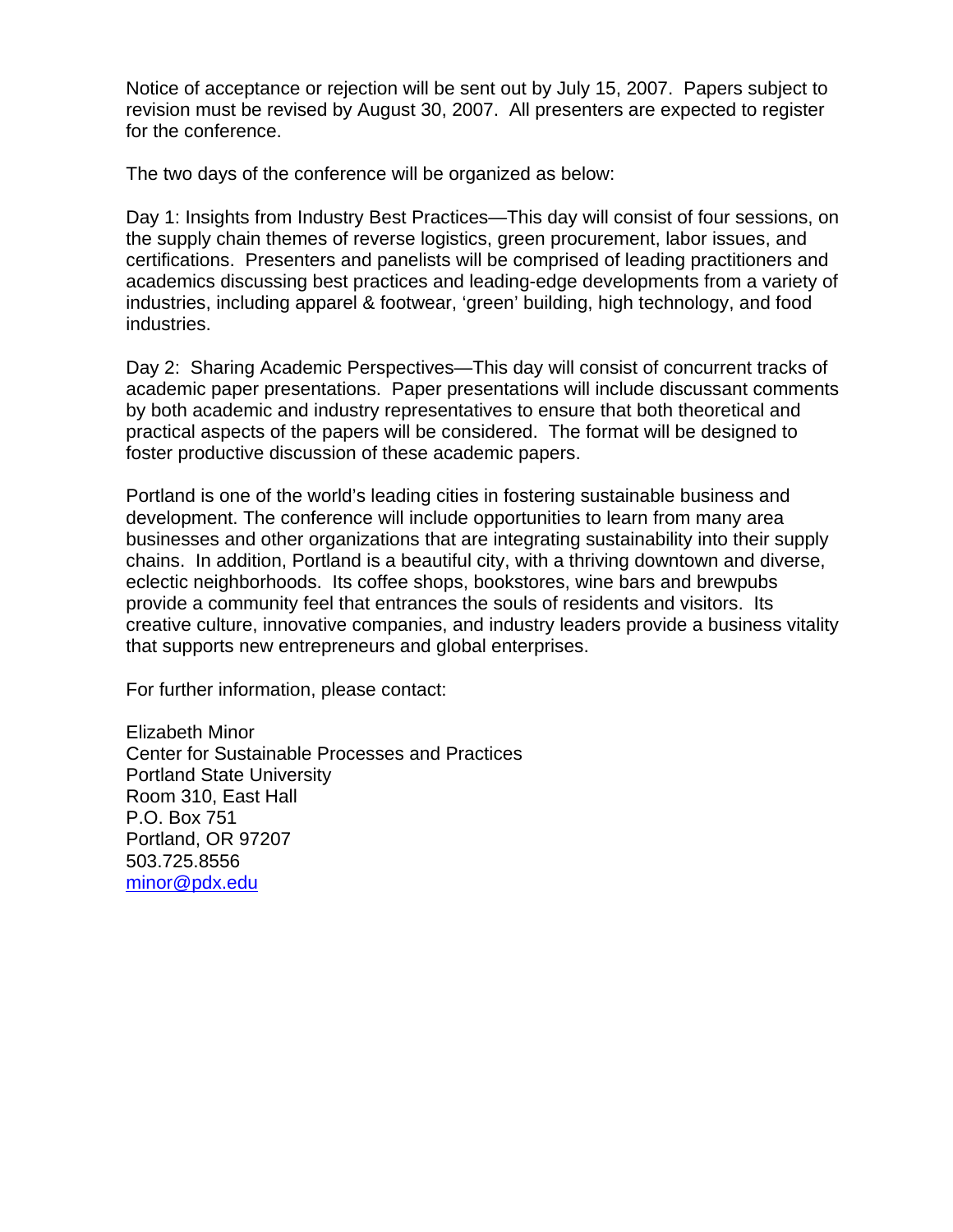# <span id="page-14-0"></span>**In the Literature - Ronny Daigle** [\(daigle@shsu.edu](mailto:daigle@shsu.edu) )

Greetings! I hope all is well for everyone this spring. Consistent with past columns, I focus on the IS literature since most are aware of the current accounting literature. Also consistent with prior columns, article abstracts are provided with minor editing for shortening or elaboration. I enjoyed looking at many articles published since the last newsletter, and list and categorize a number of them below within certain topic areas.

Please note that the *Journal of the Association for Information Systems* continues to provide free access to all of its archived articles extending back to its first volume in 2000 at their website of<http://jais.aisnet.org/contents.asp> . To access any article, enter "readjais" into both the UserID and Password boxes.

If an article peeks your interest and you cannot find it, please email me and I will try to get a copy for you.

#### **Research on Research**

When reviewing the literature, I particularly noted a large number of articles discussing IS research. This included the Special Research Perspectives Issue on the IS Core/Identity [Debate](http://jais.aisnet.org/articles/default.asp?vol=7&art=29) in October 2006, Volume 7, Issue 10, of the *Journal of the Association for Information Systems*. A number of articles in this issue discuss and debate whether it is necessary for the IS field to have a theoretical core in achieving academic legitimacy.

Other "research on research articles" I noted in my review of the literature include the following articles.

Publishing Information Systems Action Research for a Positivist Audience by [Dorrie DeLuca](http://cais.aisnet.org/authors.asp?auth=1072) and [Ned Kock](http://cais.aisnet.org/authors.asp?auth=262) in *Communications of the Association for Information Systems*, Volume 19 Article 10, March 2007.

Action research is particularly valuable for its ability to inform theory while making a practical difference. The purpose of this tutorial is to advance information systems action research and serve researchers, practitioners, and reviewers by addressing the dissemination problem. The authors consider how an action research project and the resulting article can widen its appeal to information systems scholars in two ways. First, by clarifying the information systems research paradigm vocabulary of epistemology, methodology, and the action research approach. And second, the authors outline an article structure more familiar to positivist researchers, thereby creating a bridge among IS scholars to a largely positivist audience. This tutorial is based on the experiences of the authors as information systems action researchers.

[Assessing the Impact of Premier Information Systems Research over Time](http://cais.aisnet.org/articles/default.asp?vol=19&art=7) by [Gilbert G.](http://cais.aisnet.org/authors.asp?auth=1078)  [Karuga,](http://cais.aisnet.org/authors.asp?auth=1078) [Paul Benjamin Lowry](http://cais.aisnet.org/authors.asp?auth=1066) and [Vernon J. Richardson](http://cais.aisnet.org/authors.asp?auth=1079) in *Communications of the Association for Information Systems*, Volume 19, Article 7, March 2007.

The authors examine the influence of premier information systems research over time to assess the maturity of the IS field and its impact on subsequent IS and non-IS research. 19,357 citations from the Social Science Citation Index (SSCI) (1982-2004) are attributed to 879 articles published in MIS Quarterly (MISQ), Information Systems Research (ISR), and the IS articles from Management Science (MS) between 1982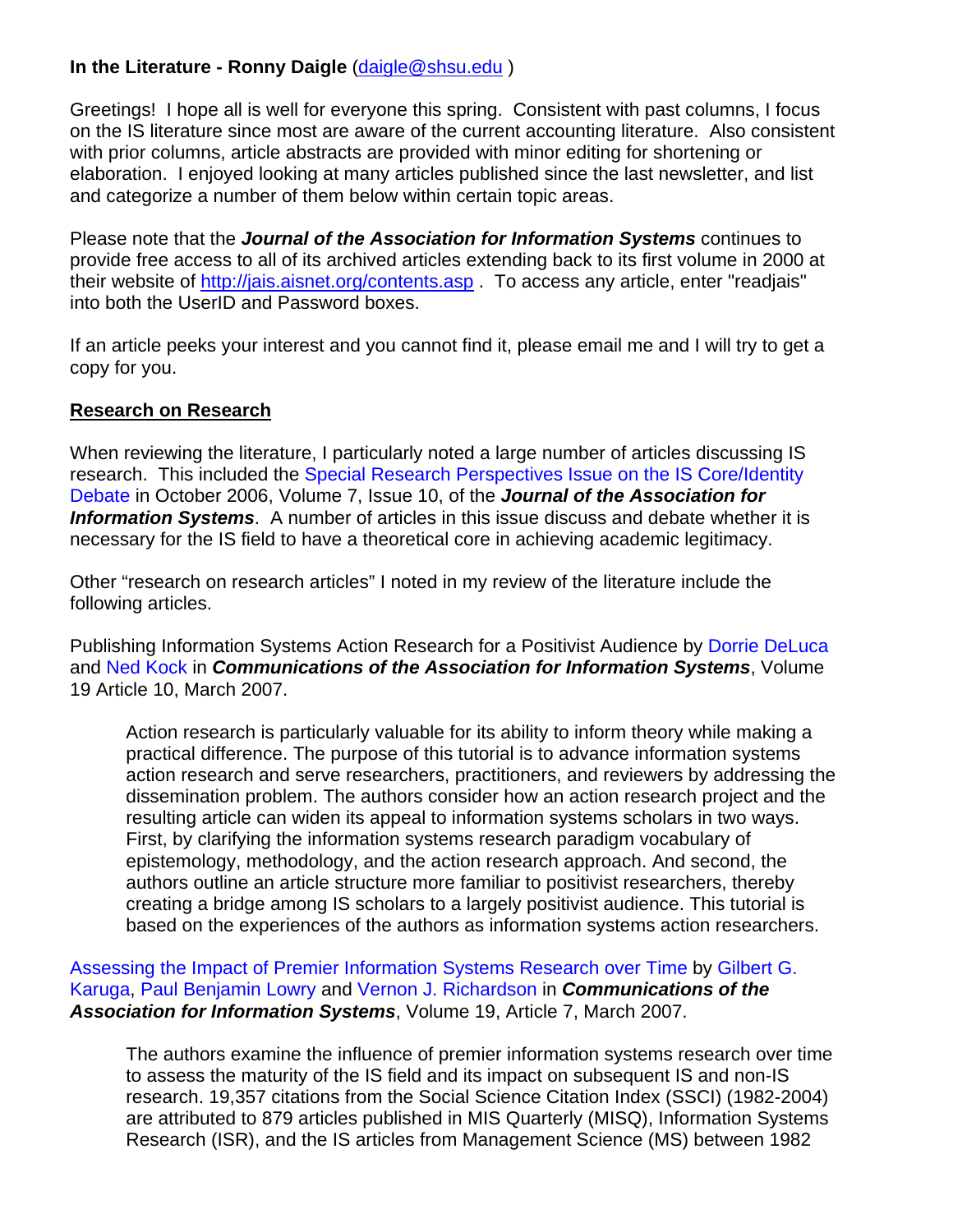and 2004, and this number continues to increase over time. The results suggest that research in premier IS journals has an influence on other disciplines. Of particular note is the consistent increase over time in citations of premier IS research articles from the management, engineering and physical sciences, organizational behavior, and computer science disciplines. Given recent debates regarding the IT artifact, the authors also directly test the impact of articles that address the IT artifact and those that do not. The authors find that articles that directly address the IT artifact are cited significantly more often than those that do not, consistent with arguments made by Benbasat et al. [2003].

Management of information systems: Insights from accounting research by O'Connor, Neale G. and Martinsons, Maris G. in *Information & Management*, December 2006, Vol. 43, Issue 8, p1014-1024.

This paper advances the knowledge of IS management by applying ideas and insights from accounting, particularly capital markets research. An integrative cost–benefit framework is developed and applied to four areas of research: chargeback, outsourcing, decision support, and business process re-engineering and improvement. The authors show that the capital markets accounting literature contributes significantly to scholarship on the management of IS.

A profile of information systems research published by Palvia, Prashant, Pinjani, Praveen and Sibley, Edgar H. in *Information & Management*, January 2007, Vol. 44, Issue 1, p1-11.

Information & Management (I&M) has been consistently regarded as one of the top academic journals in IS. This article profiles research published in I&M: the authors identified the most productive authors and universities associated with most research publications in I&M from 1992–2005. Based on a more detailed analysis of publications during the past 7 years, the authors determined the subject areas most often investigated and the research methodologies most often employed. Finally, the authors identified best practices by way of reporting the topics and methodologies used by the highly published authors. Results indicate that while IS research is clearly dominated by US based universities, international researchers are beginning to make inroads. Furthermore, while the survey methodology is still dominant, interest in utilizing other methodologies is on the rise. Findings should have implications for researchers, journal editors, universities, and research institutions.

[Theorizing in information systems research: A reflexive analysis of the adaptation of theory in](http://jais.aisnet.org/articles/default.asp?vol=7&art=33)  [information systems research](http://jais.aisnet.org/articles/default.asp?vol=7&art=33) by [Duane Truex](http://jais.aisnet.org/authors.asp?auth=437), [Jonny Holmström](http://jais.aisnet.org/authors.asp?auth=438) and [Mark Keil](http://jais.aisnet.org/authors.asp?auth=439) in the *Journal of the Association for Information Syste*ms, Volume 7, Issue 12, Article 33, December 2006.

The authors consider what it means to be an informed IS researcher by focusing attention on theory adaptation in IS research. The basic question the authors seek to address is: "When one borrows theory from another discipline, what are the issues that one must consider?" The authors focus on escalation theory applied to IS projects as an example. In doing so, the authors seek to generate increased awareness of the issues that one might consider when adapting theories from other domains to research in the field. This increased awareness may then translate to a more informed use of theories in IS. Following a self-reflexive tale of how and why escalation theory was adopted to IS research, the authors offer four recommendations for theory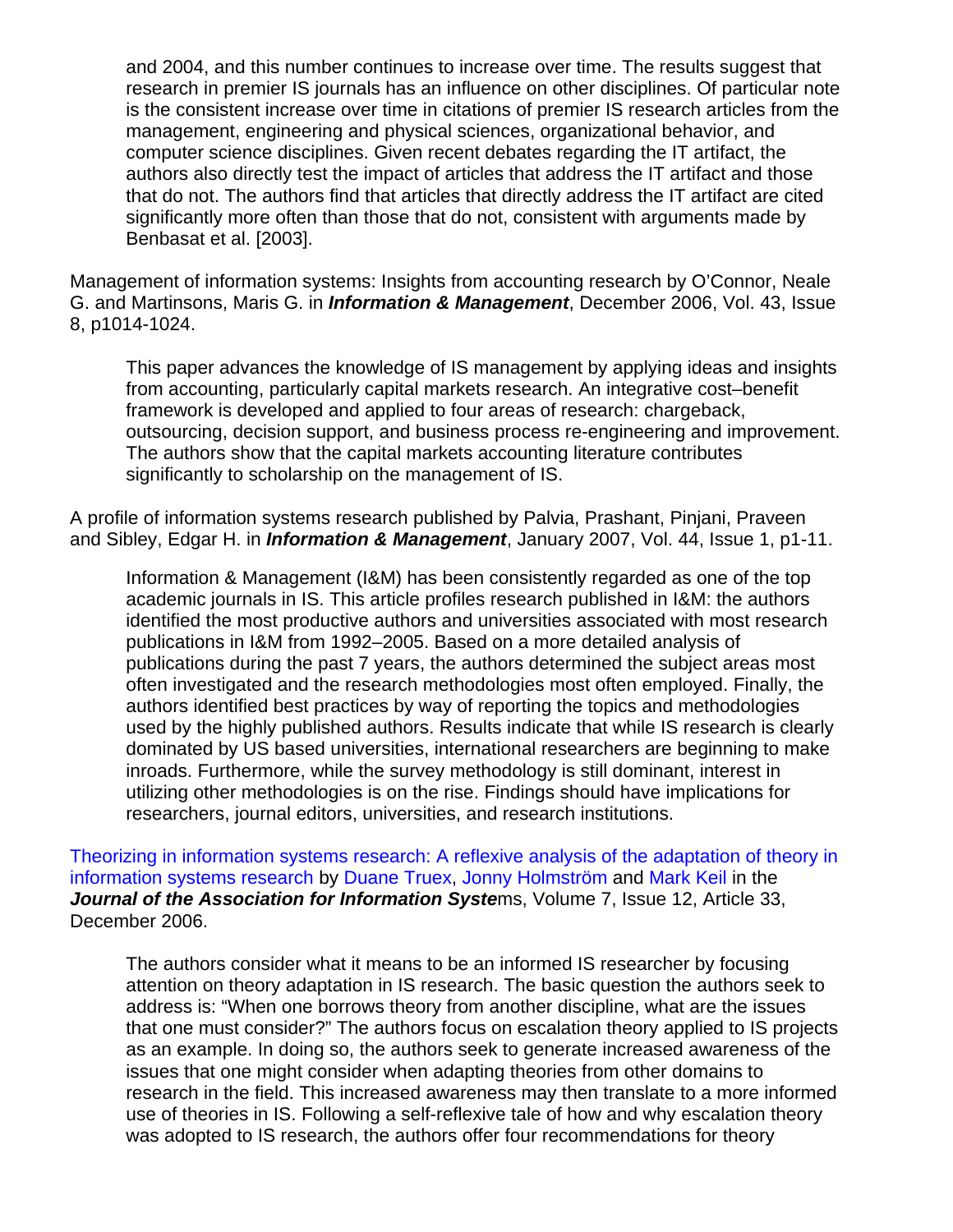adaptation: (1) consider the fit between selected theory and phenomenon of interest, (2) consider the theory's historical context, (3) consider how the theory impacts the choice of research method, and (4) consider the contribution of theorizing to cumulative theory.

Analyzing IS research productivity: an inclusive approach to global IS scholarship by Michael J Gallivan and Raquel Benbunan-Fich in the *European Journal of Information Systems*, 2007, Vol. 16, Issue 1, p36-53.

An increasing number of studies have evaluated and ranked journal quality and the productivity of IS scholars and their institutions. In this paper, the authors describe the results of one recent study identifying the 'Top 30' IS Researchers, revealing many unexamined assumptions about which IS publication outlets should be included in any definition of high-quality, scholarly IS journals. Drawing from the argument that all categories and classification schemes are grounded in politics, the authors critique the process by which the recent study (and several earlier studies) have derived the set of journals from which they count researcher publications. Based on a critical examination of the widespread inclusion of practitioner outlets, and the consistent exclusion of European scholarly IS journals, the authors develop their own arguments for which journals should be included in such evaluations of researcher productivity. The authors conduct their own analysis of IS researcher productivity from 1999–2003, based on articles published in a geographically balanced set of 12 IS journals, and then the authors compare their results with those from the recent study in question and their predecessors. Their results feature a more diverse set of scholars – both in terms of location (specifically, the country and continent in which the researchers are employed) and gender. The authors urge future studies of IS research productivity to follow their practice of including high-quality European journals, while eschewing practitioner-oriented publications (such as Harvard Business Review and Communications of the ACM). The authors also advocate that such studies count only research contributions (e.g., research articles), and that other genres of non-research articles – such as book reviews, 'issues and opinions' pieces and editorial introductions – not be included with counts of research contributions.

Vive les differences? Developing a profile of European information systems research as a basis for international comparisons by Robert D Galliers and Edgar A Whitley in the *European Journal of Information Systems*, 2007, Vol. 16, Issue 1, p20-35.

The IS community is truly international, yet there is often a sense that different elements of the community have different profiles in terms of their research and publication expectations. This paper contributes to this discussion by developing a profile of European IS research that can be used as a basis for international comparisons. It reflects on European research on IS as presented during the first 10 years of the European Conference on Information Systems (ECIS). Based on an analysis of all papers published in the ECIS proceedings from 1993–2002, the paper presents the key characteristics of the ECIS conferences, together with a profile of European IS research activity as presented at ECIS. It highlights key references and sources used by researchers presenting papers at ECIS. It articulates the research areas presented at ECIS and explores the claim that European IS draws more on social theories than elsewhere. Its contribution in presenting a profile of European research in the IS field lies in identifying particular characteristics of the European style of research that can be compared to that undertaken in other parts of the world.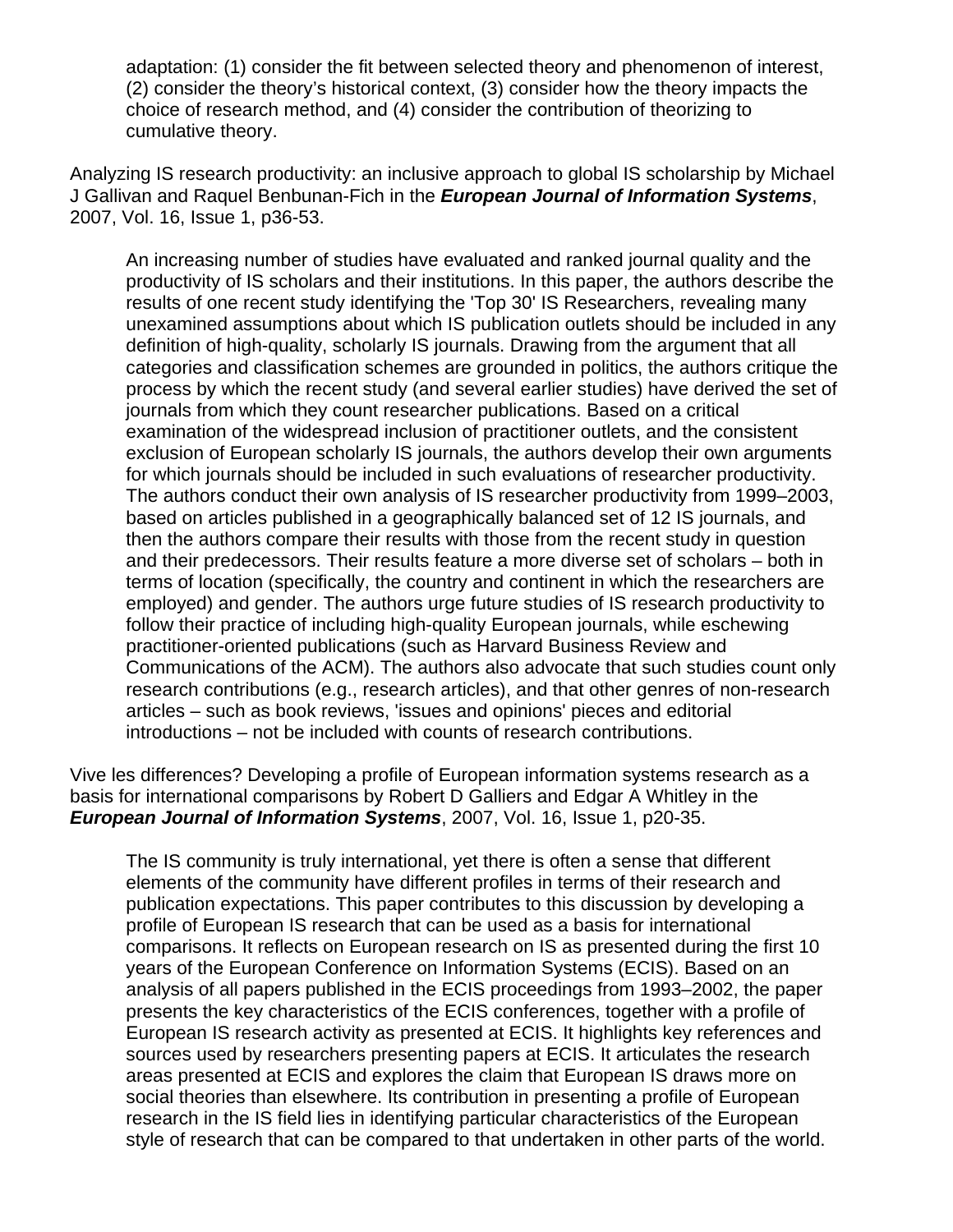Common Method Variance in IS Research: A Comparison of Alternative Approaches and a Reanalysis of Past Research by Malhotra, Naresh K., Kim, Sung S. and Patil, Ashutosh in *Management Science*, December 2006, Vol. 52, Issue 12, p1865-1883.

Despite recurring concerns about common method variance (CMV) in survey research, the IS community remains largely uncertain of the extent of such potential biases. This paper attempts to systematically examine the impact of CMV on the inferences drawn from survey research in the IS area. First, the authors describe the available approaches for assessing CMV and conduct an empirical study to compare them. From a survey involving 227 respondents, the authors find that although CMV is present in the research areas examined, such biases are not substantial. Results also suggest that few differences exist between the relatively new marker-variable technique and other well-established conventional tools in terms of their ability to detect CMV. Accordingly, the marker-variable technique was employed to infer the effect of CMV on correlations from previously published studies. Findings, based on the reanalysis of 216 correlations, suggest that the inflated correlation caused by CMV may be expected to be on the order of 0.10 or less, and most of the originally significant correlations remain significant even after controlling for CMV. Finally, by extending the marker-variable technique, the authors examined the effect of CMV on structural relationships in past literature. Their reanalysis reveals that contrary to the concerns of some skeptics, CMV-adjusted structural relationships not only remain largely significant but also are not statistically differentiable from uncorrected estimates. In summary, this comprehensive and systematic analysis offers initial evidence that (1) the marker- variable technique can serve as a convenient, yet effective, tool for accounting for CMV, and (2) common method biases in the IS domain are not as serious as those found in other disciplines.

#### **Research on IS Education**

[IT Offshoring: History, Prospects and Challenges](http://jais.aisnet.org/articles/default.asp?vol=7&art=32) by [Gordon Davis,](http://jais.aisnet.org/authors.asp?auth=433) [Phillip Ein-Dor](http://jais.aisnet.org/authors.asp?auth=434), [William](http://jais.aisnet.org/authors.asp?auth=435)  [R. King](http://jais.aisnet.org/authors.asp?auth=435) and [Reza Torkzadeh](http://jais.aisnet.org/authors.asp?auth=436) in the *Journal of the Association for Information Systems*, Volume 7 Issue 11 Article 32 November, 2006.

Offshoring of IS/IT related services has grown rapidly in recent years and seems firmly set to continue. This trend is fueled by the many advantages of offshore service procurement; however, there are dangers. Furthermore, offshoring requires adaptation of the IS function and IS management. This, in turn suggests the need for modifications of IS curricula in order to prepare graduates for the new environment. The advantages of offshoring are those of outsourcing – cost saving and allowing the organization to focus on its core activities. The main dangers include loss of possibly-important business skills and reliance on remote suppliers who face risks that are unfamiliar to the client firm. The loss of jobs due to offshoring also introduces political considerations. Offshore IS activities are generally the responsibility of an organization's CIO. This management responsibility requires awareness of cultural and legal differences and of risks associated with offshoring and outsourcing in general. Offshoring has an effect on job opportunities for graduates of information systems programs. The number of some jobs will shrink, but new positions with new responsibilities are likely to emerge. Training of students in the U.S. and other countries in the developed world to function in an environment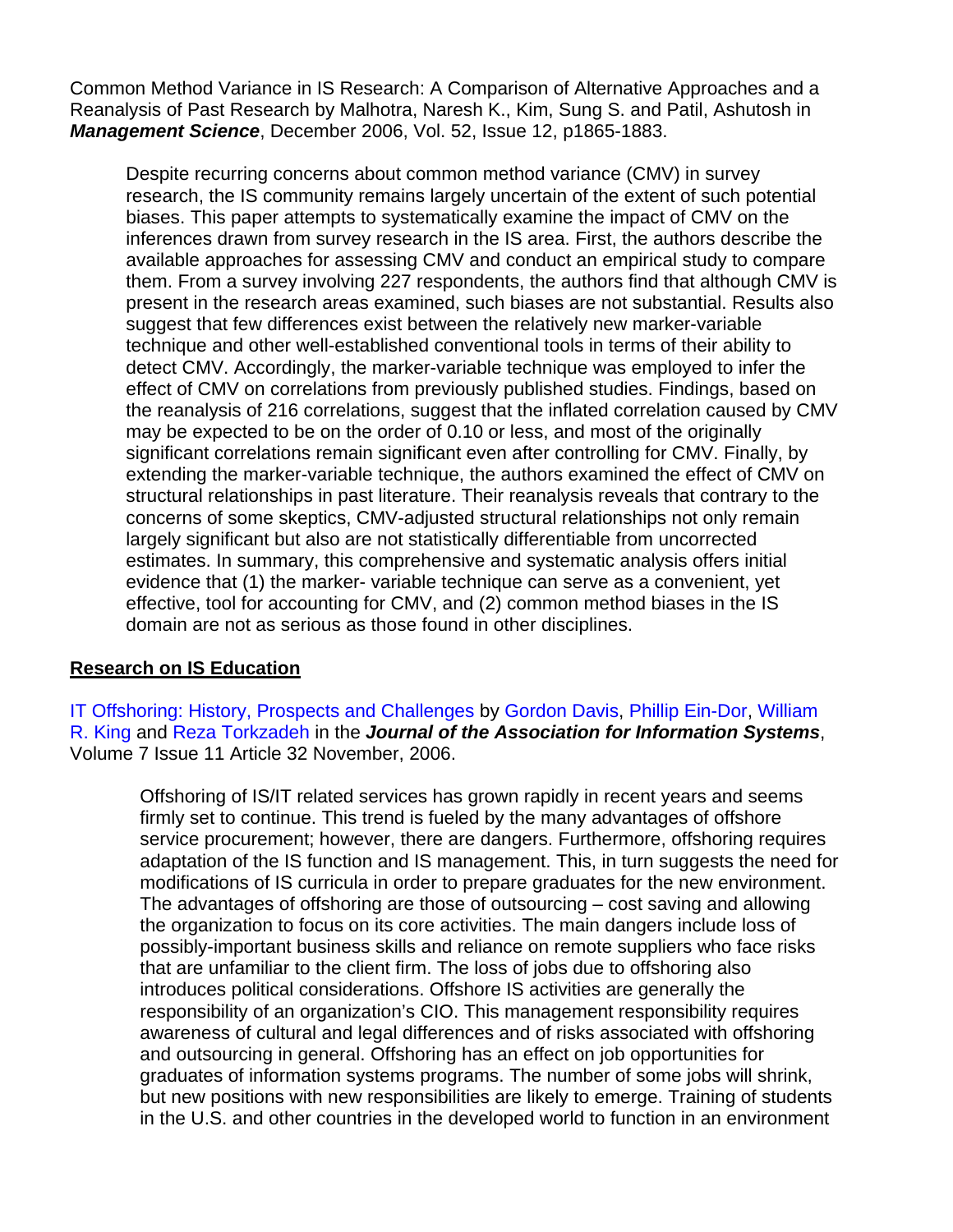of offshored operations will introduce new IS roles and skills and require the adaptations of IS curricula.

Researching people problems: some advice to a student by Mumford, Enid in the *Information Systems Journal*, October 2006, Vol. 16 Issue 4, p383-389.

The article suggests solutions for students coping with research writing. The author proposes that in any research project, many decisions have to be taken, all of which influence the way the project is set up, the data collected and analyzed, and the final results presented. Students are often unsure how to make these decisions. Many different approaches, tools and techniques are available and a student has to be aware of these and make a careful choice among them.

#### **Research on Control and Auditing**

Access control and audit model for the multidimensional modeling of data warehouses by Fernández-Medina, Eduardo, Trujillo, Juan, Villarroel, Rodolfo and Piattini, Mario in *Decision Support Systems*, December 2006, Vol. 42 Issue 3, p1270-1289.

Due to the sensitive data contained in Data Warehouses (DW), it is essential to specify security measures from the early stages of the DW design and enforce them. Traditional access control models for transactional (relational) databases, based on tables, columns and rows, are not appropriate for DWs. Instead, security and audit rules must be specified based on the multidimensional (MD) modeling used to design DWs. Current approaches for the conceptual modeling of DWs do not allow specifying security and confidentiality constraints in the conceptual modeling phase. In this paper, the authors propose an Access Control and Audit (ACA) model for DWs by specifying security rules in the conceptual MD modeling. The authors define authorization rules for users and objects and the authors assign sensitive information rules and authorization rules to the main elements of a MD model (e.g., facts or dimensions). Moreover, the authors also specify certain audit rules allowing us to analyze user behaviors. To be able to include and use the ACA model in the conceptual MD modeling, the authors extend the Unified Modeling Language (UML) with the ACA model, thereby allowing the design of secure MD models. To show the benefit of their approach, the authors apply their approach to a health care case study.

Continuous auditing with a multi-agent system by Chou, Charles Ling-yu, Du, Timon and Lai, Vincent S. in *Decision Support Systems*, January 2007, Vol. 42, Issue 4, p2274-2292.

IT has dramatically changed the way businesses and information are managed. Much information is in electronic format, and the resulting change in the auditing environment has forced audit professionals to audit electronic evidence. Moreover, the emergence of real time accounting reports has put increasing pressure on audit professionals to provide real-time auditing services, or continuous auditing, in which the time between the occurrence of events and the provision of an auditor's opinion is minimized to an acceptable level. This paper proposes an agent-based system for continuous auditing called the agent-based continuous audit model (ABCAM). The system can be implemented independently of the client's information system, is able to undertake automatic auditing in real time, and can easily adapt to changes in auditing requirements and information systems. Five scenarios help illustrate the model.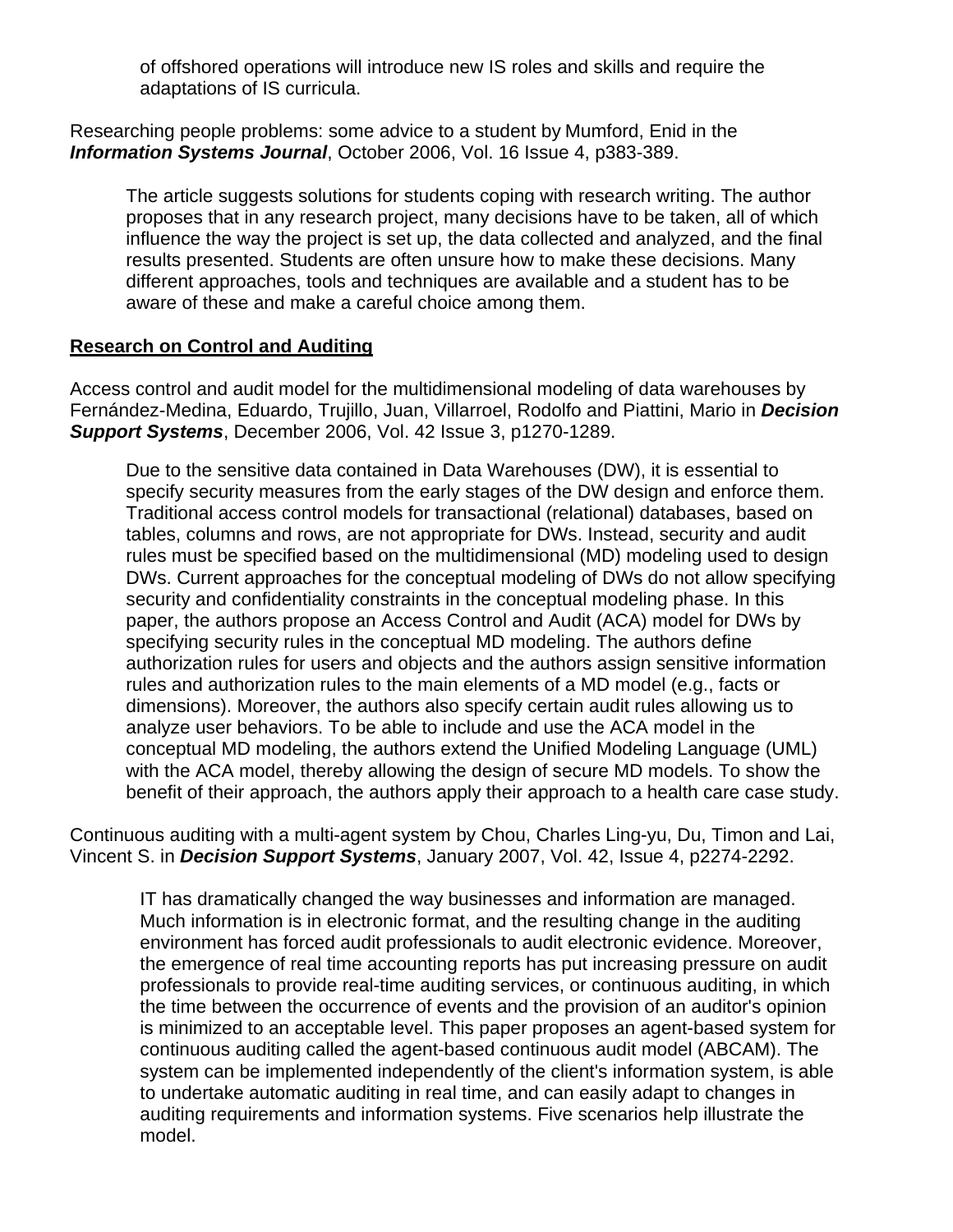The Value of Privacy Assurance: An Exploratory Field Experiment by Kai-Lung Hui, Hock Hai Teo and Sang-Yong Tom Lee in *MIS Quarterly*, March 2007, Vol. 31 Issue 1, p19-33.

This paper reports the results of an exploratory field experiment in Singapore that assessed the values of two types of privacy assurance: privacy statements and privacy seals. The authors collaborated with a local firm to host the experiment on its website with its real domain name, and the subjects were not informed of the experiment. The study provided a field observation of the subjects' behavioral responses toward privacy assurances. The authors found that (1) the existence of a privacy statement induced more subjects to disclose their personal information but that of a privacy seal did not; (2) monetary incentive had a positive influence on disclosure; and (3) information request had a negative influence on disclosure. The authors discuss this study in relation to the extant privacy literature, most of which employs surveys and laboratory experiments for data collection, and draw related managerial implications.

[A Design Theory for Secure Information Systems Design Methods](http://jais.aisnet.org/articles/default.asp?vol=7&art=31) by [Mikko Siponen,](http://jais.aisnet.org/authors.asp?auth=409) [Richard Baskerville](http://jais.aisnet.org/authors.asp?auth=431) and [Juhani Heikka](http://jais.aisnet.org/authors.asp?auth=432) in the *Journal of the Association for Information Systems*, Volume 7, Issue 11, Article 31, November 2006.

Many alternative methods for designing secure information systems (SIS) have been proposed to ensure system security. However, within all the literature on SIS methods, there exists little theoretically grounded work that addresses the fundamental requirements and goals of SIS design. This paper first uses design theory to develop a SIS design theory framework that defines six requirements for SIS design methods, and second, shows how known SIS design methods fail to satisfy these requirements. Third, the paper describes a SIS design method that does address these requirements and reports two empirical studies that demonstrate the validity of the proposed framework.

#### **Research on ERP Systems**

Assimilation of Enterprise Systems: The Effect of Institutional Pressures and the Mediating Role of Top Management by Huigang Liang, Saraf, Nilesh, Qing Hu and Yajiong Xue in *MIS Quarterly*, March 2007, Vol. 31 Issue 1, p59-87.

The authors develop and test a theoretical model to investigate the assimilation of enterprise systems in the post-implementation stage within organizations. The model explains how top management mediates the impact of external institutional pressures on the degree of usage of ERP systems. The hypotheses were tested using survey data from companies that have already implemented ERP systems. Results from partial least squares analyses suggest that mimetic pressures positively affect top management beliefs, which then positively affects top management participation in the ERP assimilation process. In turn, top management participation is confirmed to positively affect the degree of ERP usage. Results also suggest that coercive pressures positively affect top management participation without the mediation of top management beliefs. Surprisingly, the authors do not find support for their hypothesis that top management participation mediates the effect of normative pressures on ERP usage, but instead the authors find that normative pressures directly affect ERP usage. Their findings highlight the important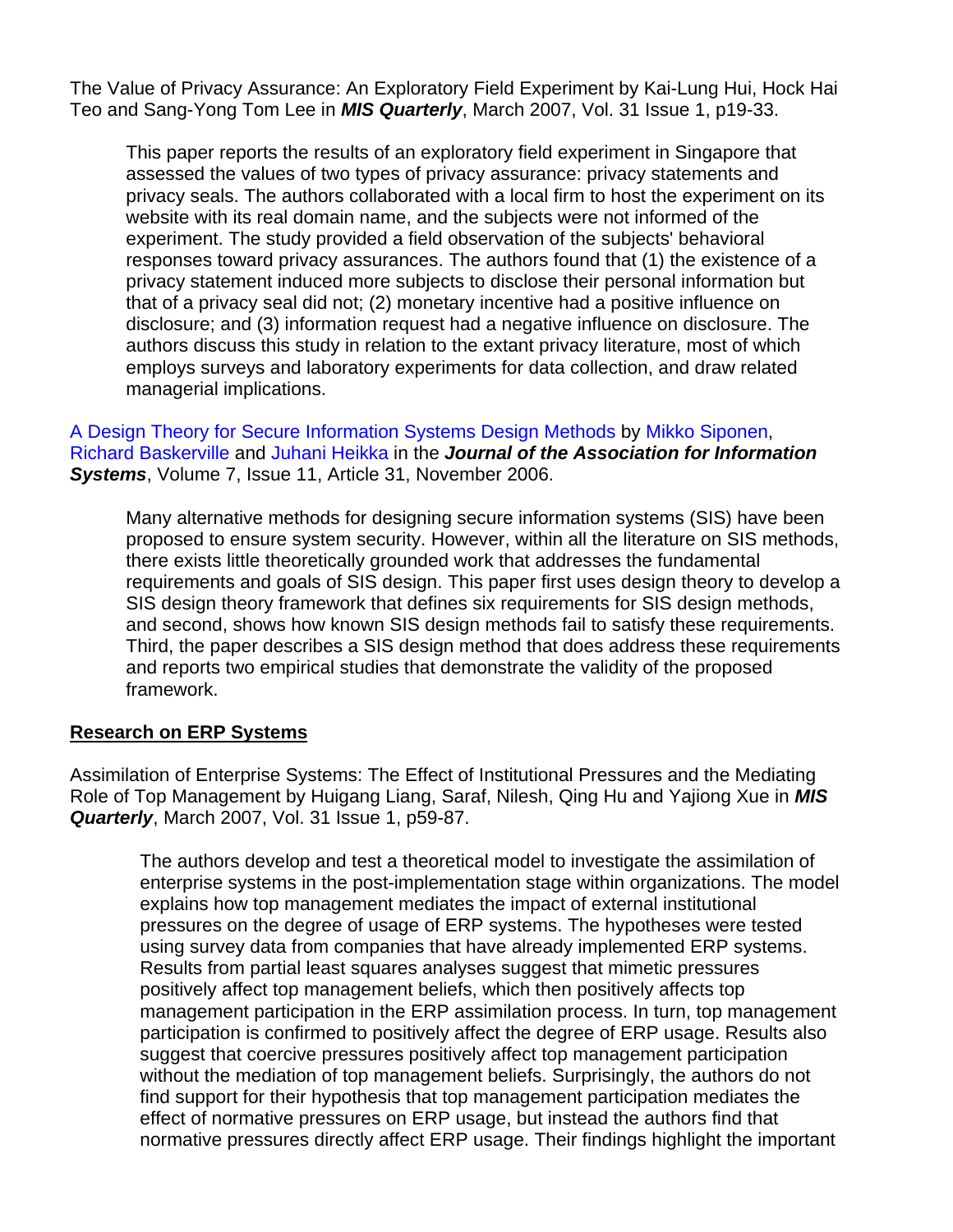role of top management in mediating the effect of institutional pressures on IT assimilation. The authors confirm that institutional pressures, which are known to be important for IT adoption and implementation, also contribute to postimplementation assimilation when the integration processes are prolonged and outcomes are dynamic and uncertain.

An exploration of factors that impact individual performance in an ERP environment: an analysis using multiple analytical techniques by Boontaree Kositanurit, Ojelanki Ngwenyama and Kweku-Muata Osei-Bryson in the *European Journal of Information Systems*, 2006 Vol. 15, Issue 6, p556-568.

This study explores the factors that can impact individual performance when using ERP systems. Starting from the proposition that organizational performance depends on individuals' task accomplishments, the authors test a structural model of task–technology fit, ERP user satisfaction, and individual performance in ERP environments. This research utilizes a survey method to examine the perceptions of ERP users. The authors performed factor and reliability analyses to assess the validity of the survey instrument. Six factors were identified: System Quality, Documentation, Ease of use, Reliability, Authorization, and Utilization. To explore the relationships among these factors, the authors conducted regression and multivariate adaptive regression splines analysis, and compared the findings from these two analytical techniques. The study provides evidence that System Quality, Utilization, and Ease of Use are the most important factors bearing on individual performance. Their findings also provide knowledge of how these factors can be manipulated to improve individual performance when using ERP systems.

#### **Research on Knowledge Management and Enterprise Content Management**

Understanding the design of information technologies for knowledge management in organizations: a pragmatic perspective by Butler, Tom and Murphy, Ciaran in the *Information Systems Journal*, April 2007, Vol. 17 Issue 2, p143-163.

Researchers report mixed findings on the successful application of IT for KM. The primary difficulty is argued to be the use of information management techniques and concepts to design and develop KM Tools. Also problematic is the existence of a multiplicity of KM technologies, the application and use of which differs across organizations. The authors argue that these problems stem, in part, from the IS field's over-reliance on design concepts from the functionalist paradigm. Hence, their contention that alternative perspectives, which bring into focus issues of ontology and epistemology, need to be brought to bear in order to understand the challenges involved in the design and deployment of IT artefacts in knowledge management systems (KMS). The philosophy of technology, with its emphasis on the primacy of praxis, and which incorporates ontological and epistemological concepts from phenomenology and hermeneutics, is applied to the findings of a participative action research study to illustrate how social actors interpret and understand worldly phenomena and subsequently share their knowledge of the life-world using IT. The outcome of this marriage of situated practical theory and philosophy is a set of design principles to guide the development of a core KM Tool for KMS.

A continental philosophy perspective on knowledge management by Hassell, Lewis in the *Information Systems Journal*, April 2007, Vol. 17 Issue 2, p185-195.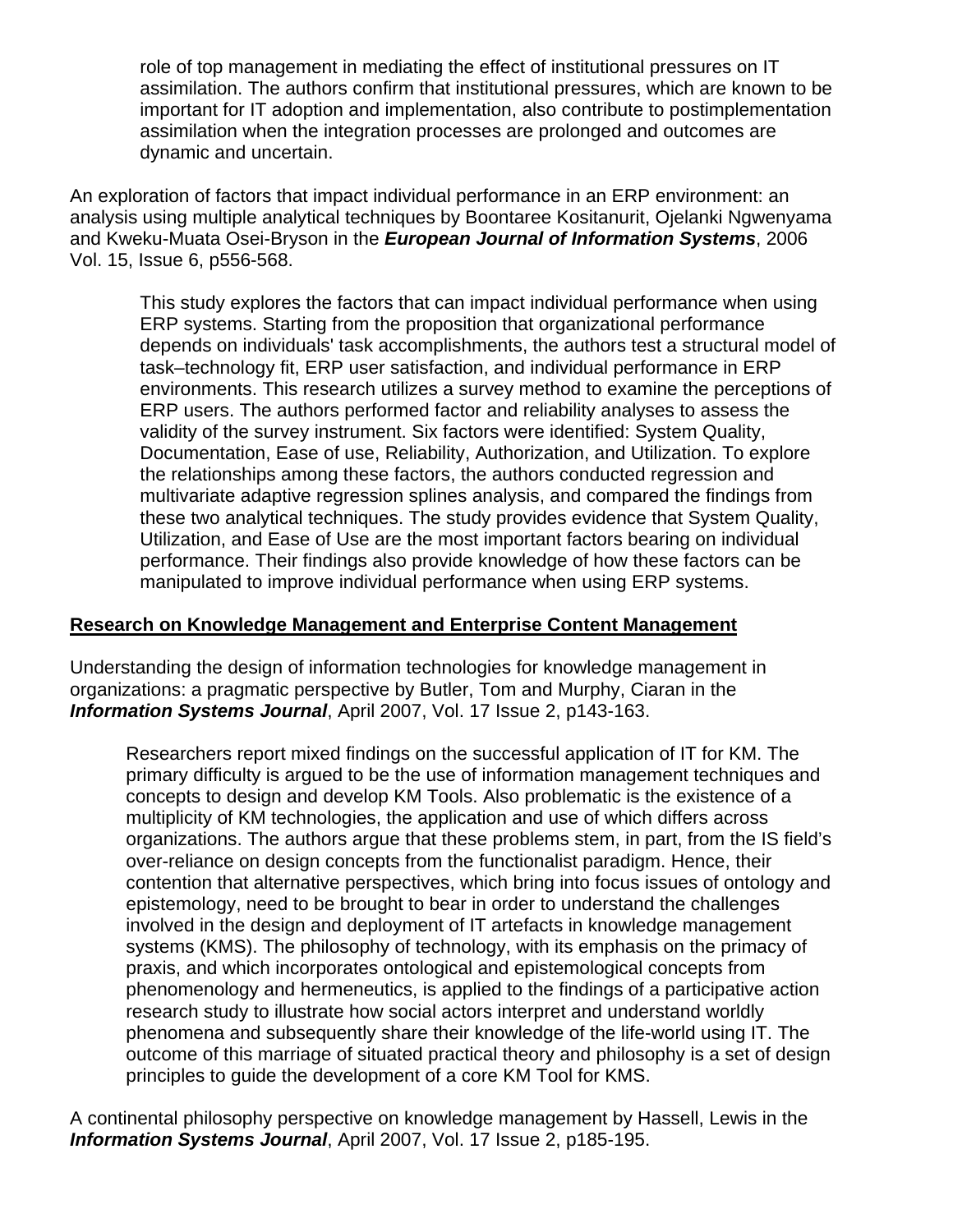Knowledge management is the computer's contribution to management 'science' and claims to be the successor of various trends in the business world, including, but not necessarily limited to information resources management, business process reengineering, management information systems and organizational memory. A number of definitions have been proposed for it. The very concept of knowledge used by knowledge management writers, however, is based on a dubious epistemology. The author looks at the concept of knowledge from a continental perspective. The author questions whether what is being managed is, in fact, knowledge, and whether management will get business what it wants from it.

Characterizing the evolving research on enterprise content management by Pasi Tyrväinen, Tero Päivärinta, Airi Salminen and Juhani Iivari in the *European Journal of Information Systems*, Vol. 15, Issue 6, p627-634.

The term Enterprise Content Management (ECM) has been widely adopted by software product vendors and practitioners to refer to technologies used to manage the content of assets like documents, web sites, intranets, and extranets In organizational or inter-organizational contexts. Despite this practical interest ECM has received only little attention in the information systems research community. This editorial argues that ECM provides an important and complex subfield of Information Systems. It provides a framework to stimulate and guide future research, and outlines research issues specific to the field of ECM.

## **Research on Information Quality**

Perceived Information Quality in Data Exchanges: Effects on Risk, Trust, and Intention to Use by Nicolaou, Andreas I. and McKnight, D. Harrison in the *Information Systems Research*, December 2006, Vol. 17 Issue 4, p332-351.

This study examines the role of information quality in the success of initial phase interorganizational (I-O) data exchanges. The authors propose perceived information quality (PIQ) as a factor of perceived risk and trusting beliefs, which will directly affect intention to use the exchange. The study also proposes that control transparency and outcome feedback incrementally influence PIQ. An empirical test of the model demonstrated that PIQ predicts trusting beliefs and perceived risk, which mediate the effects of PIQ on intention to use the exchange. Thus, PIQ constitutes an important indirect factor influencing exchange adoption. Furthermore, control transparency had a significant influence on PIQ, while outcome feedback had no significant incremental effect over that of control transparency. The study contributes to the literature by demonstrating the important role of PIQ in I-O systems adoption and by showing that information cues available to a user during an initial exchange session can help build trusting beliefs and mitigate perceived exchange risk. The study implies that building into the system appropriate control transparency mechanisms can increase the likelihood of exchange success.

#### **Research on Technology Acceptance**

Applying TAM across cultures: the need for caution by Scott McCoy, Dennis F Galletta and William R King in the *European Journal of Information Systems*, 2007, Vol. 16, Issue 1 p81-90.